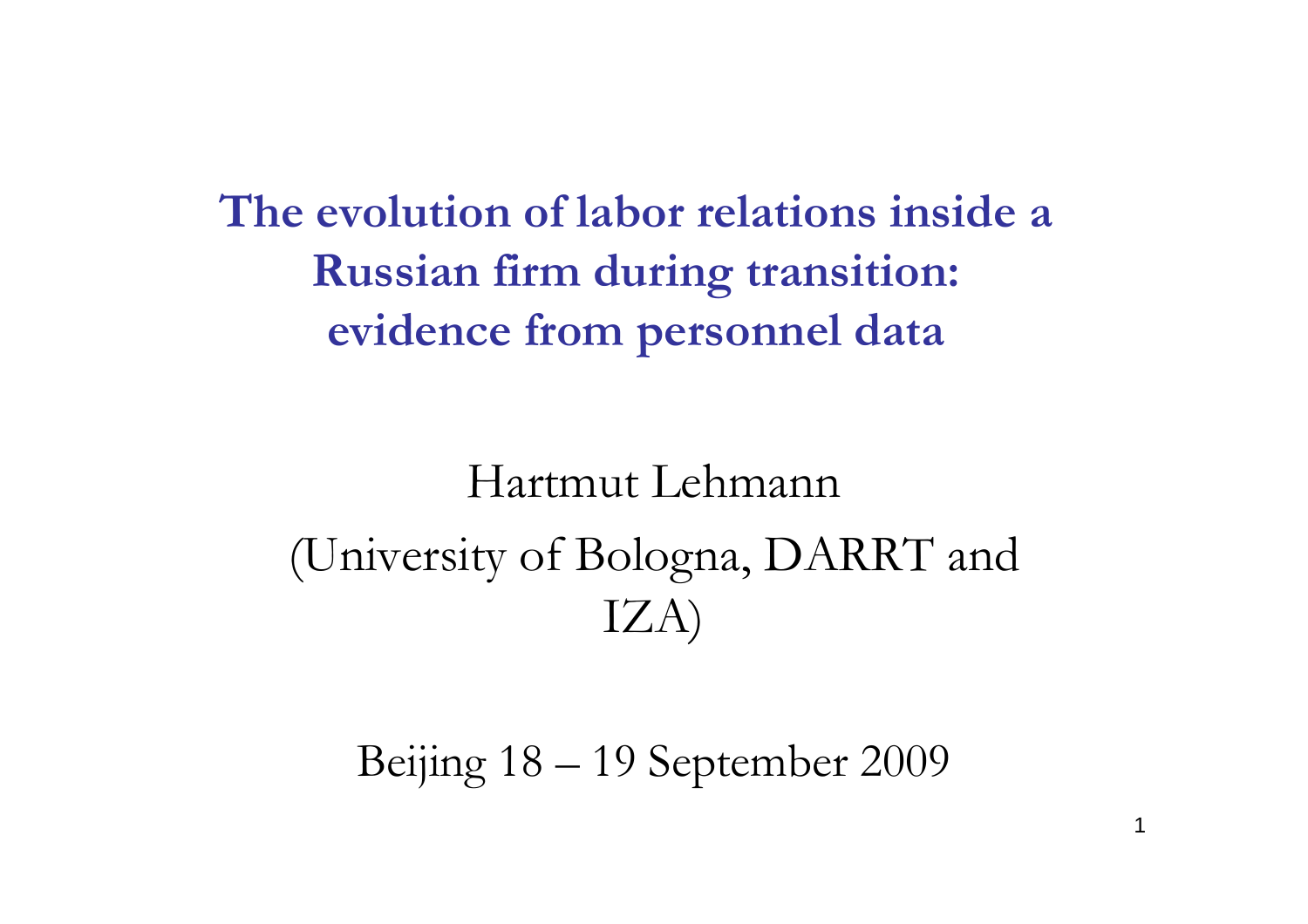# **General Motivation (the overall project)**

- $\bullet$ Personnel data opens "black box" of firms in transition
- $\bullet$ Episodes of large restructuring during transition
- $\bullet$ Analyze the evolution of employment (turnover), wages, inequality and gender policies **inside a firm**:
	- $-$  Detailed look at the "internal labor market"
	- First studies for a transition economy
	- –One firm in Russia
- Which employment and wage policies are idiosyncratic and which are common to different economic regimes?
- Personnel data for two Russian and one Ukrainian firm (all in manufacturing)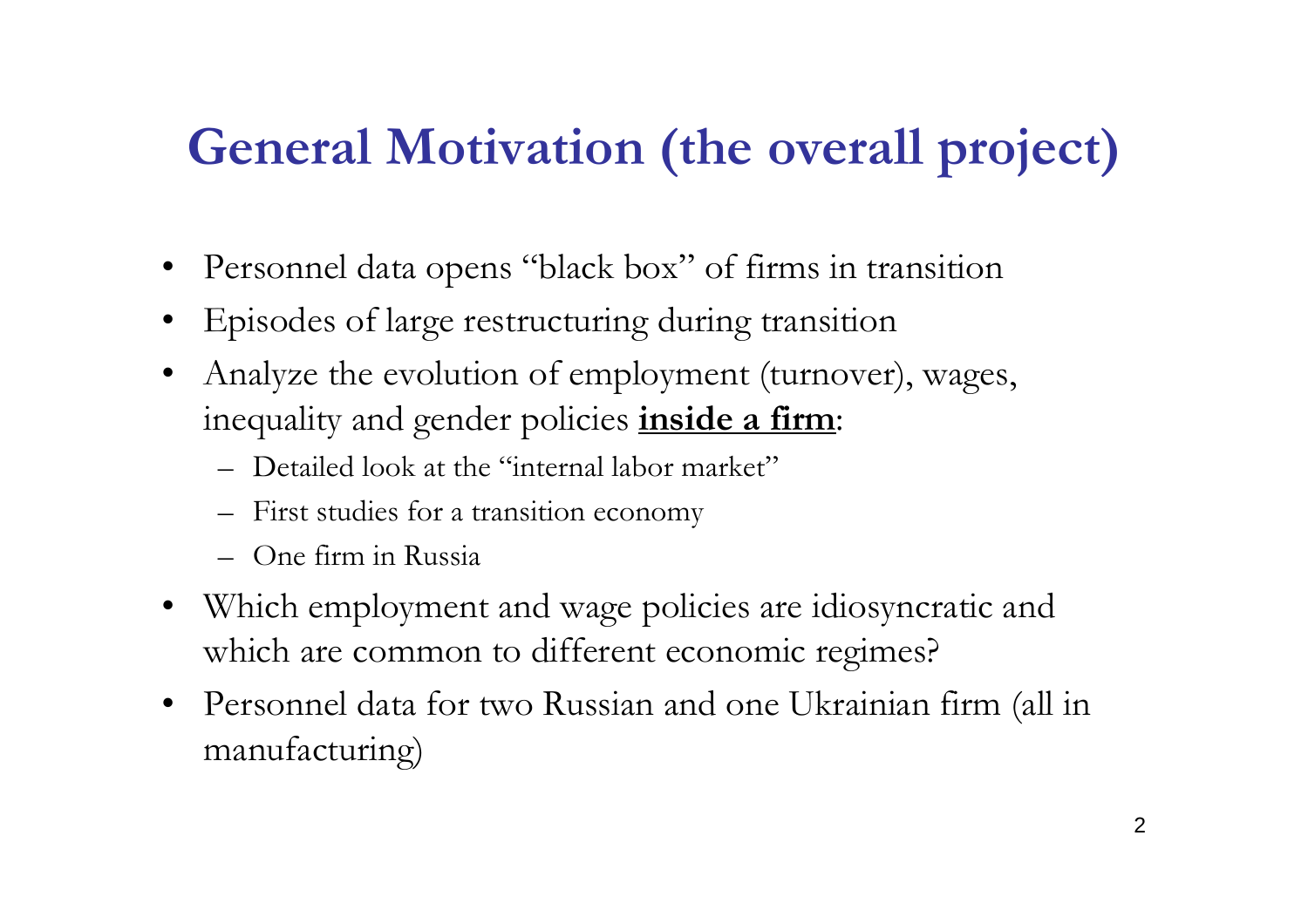#### **Our studies**

- 1. Dohmen, Lehmann and Schaffer, "Wage Policies of a Russian Firm and the Financial Crisis of 1998: Evidence from Personnel Data – 1997 to 2002" IZA DP No. 3350 and CEPR DP 6845.
- 2. Dohmen, Lehmann and Schaffer, "Wage determination and wage inequality inside a Russian Firm in late Transition: evidence from personnel data, 1997 to 2002" In R. Kanbur and Jan Sveinar, Labor Markets and Economic Development, Routledge 2009, 62 - 89.
- 3. Dohmen, Lehmann and Zaiceva, "The Gender Earnings Gap inside a Russian Firm: First Evidence from Personnel Data – 1997 to 2002"

Journal for Labour Market Research, 2008, 41 (2/3), 157-180.

#### Here, we focus on studies 1 and 3.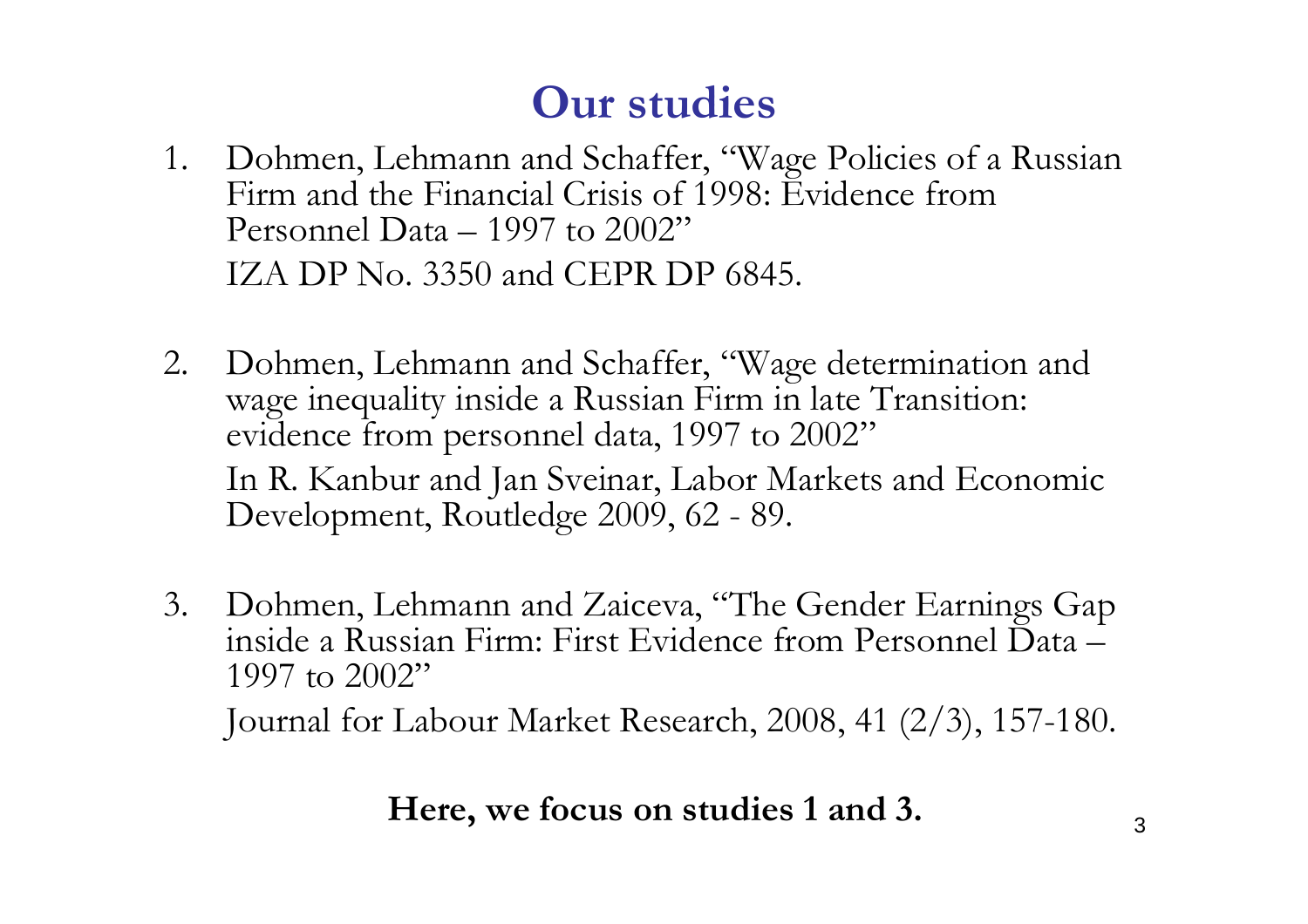# **Motivation (Paper 1)**

- $\bullet$ How do external labor market conditions affect personnel policies of firms?
	- Do firm's personnel policies change in response to macroeconomic shocks?
	- We know little about effects of crises on workers (one major study: Fallon and Lucas 2002: on workers and households i n aftermath of Asian and Turkish crises in the 1990's)
	- However, we know nothing about what happens to workers inside firms in times of macroeconomic upheaval
	- Who bears the burden of an adverse shock within firms?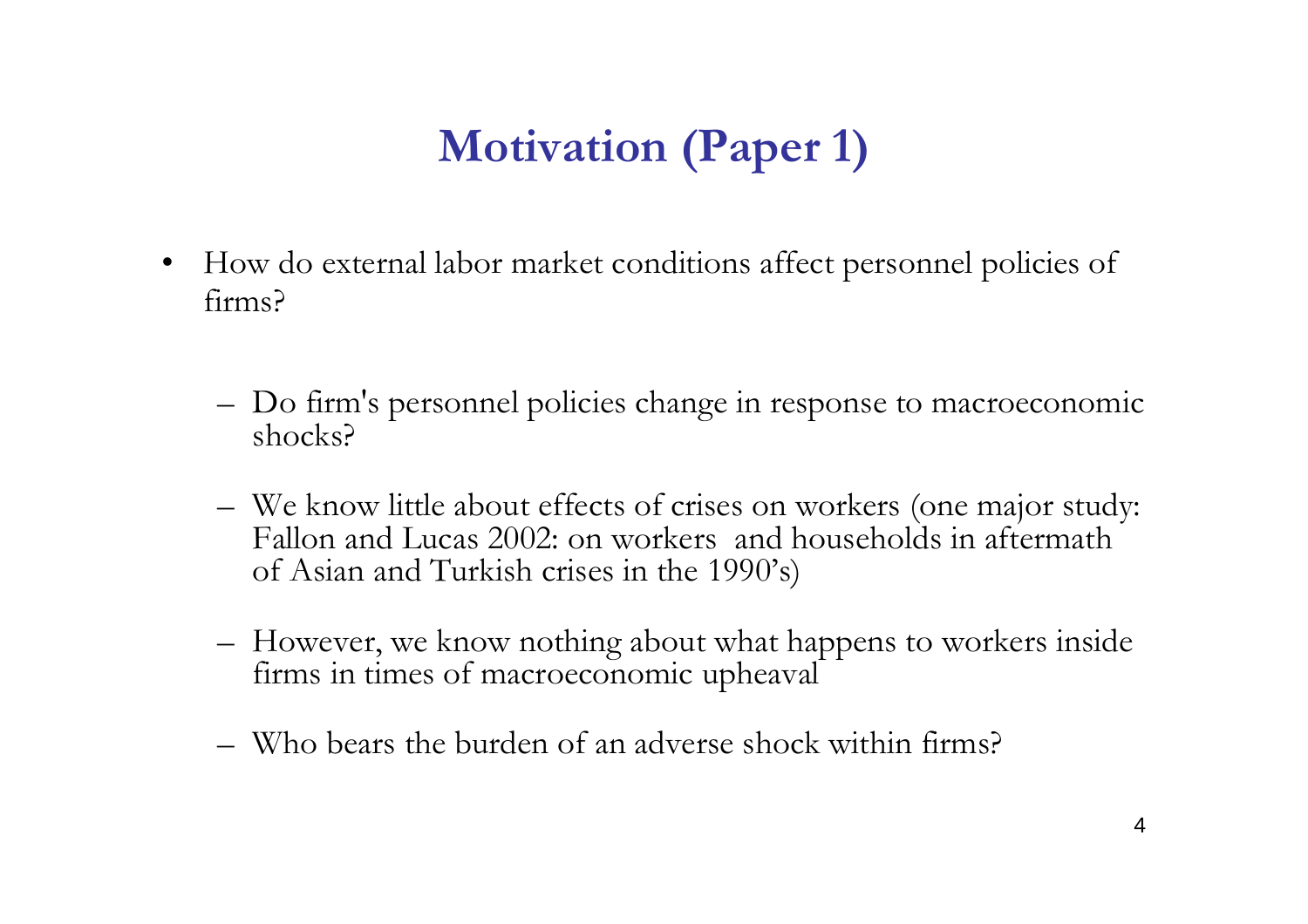# **Motivation (Paper 3)**

- $\bullet$ How are females affected during transition inside a firm?
- •What are gender-specific outcomes in a certain firm?
	- Gender wage gap
	- Segregation
	- Discrimination
- •Few empirical studies – data unavailability (wages are often missing). No study for transition economies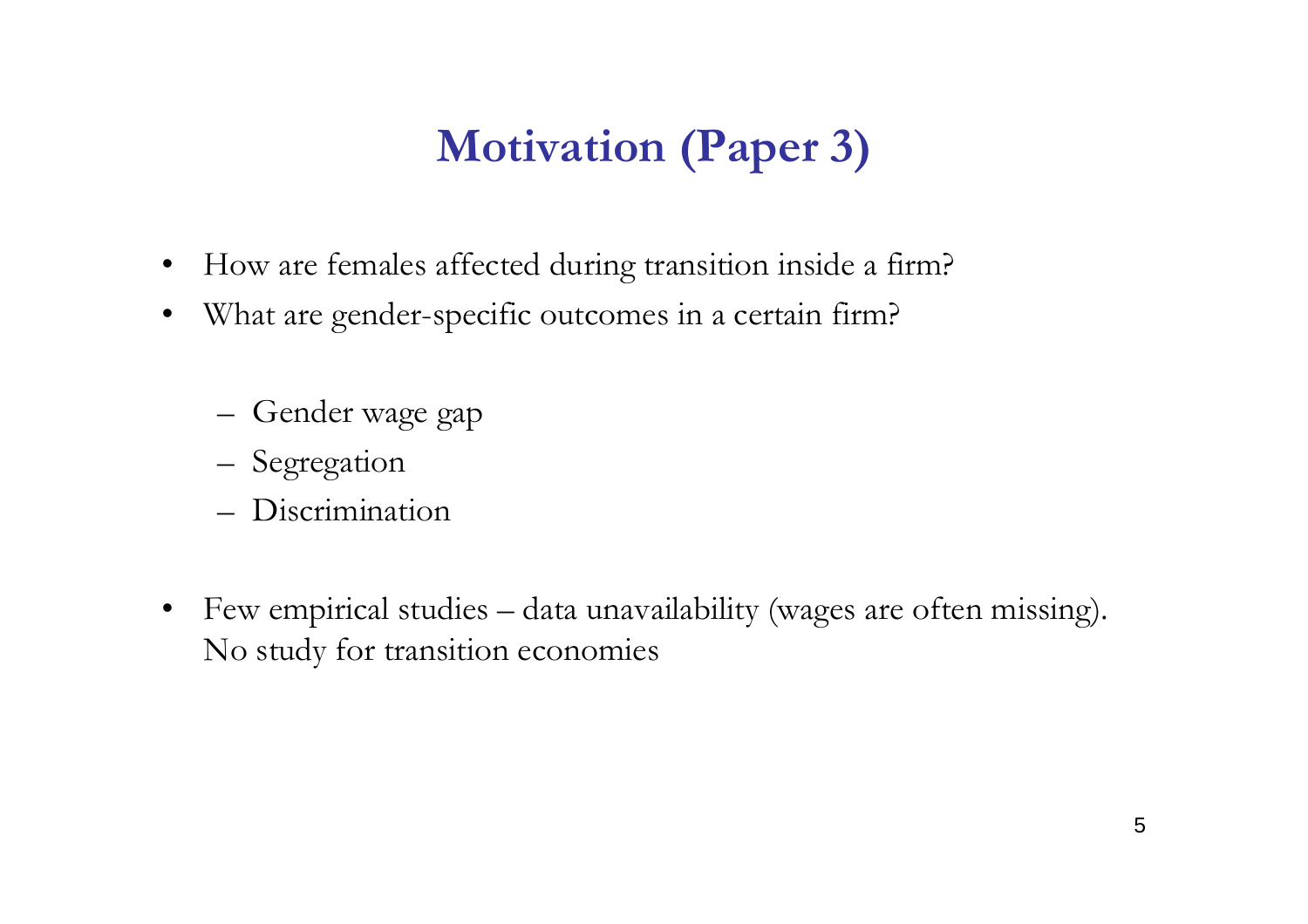### **Personnel Data in both studies**

- • Personnel data of a Russian firm 1997-2002:
	- Span period of large macro shock: the financial crisis of 1998
	- Can establish link between adjustment and shock (in Western context hard to do)
	- Contribution to the literature on real wage rigidity/ flexibility (How prevalent are nominal wage cuts? Are real wages downward rigid?)
	- Document the evolution of the gender earnings gap and potential reasons behind
- $\bullet$  Advantages:
	- First for transition economies
	- Detailed look at the internal labor market
- $\bullet$  Disadvantages:
	- Not representative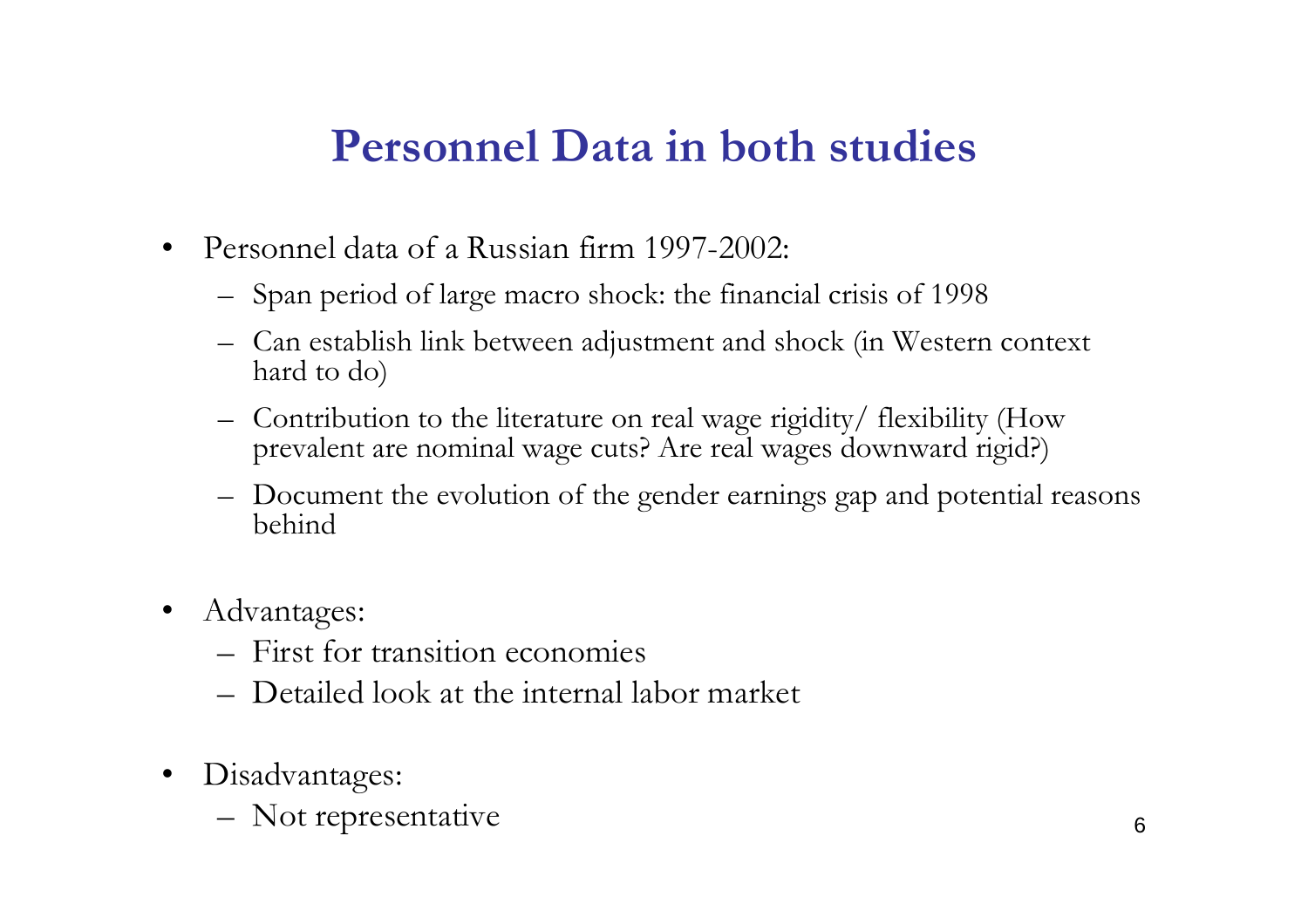# **The Firm (1)**

- • Operates in one of the Central Russian *oblast* , in "machine building and metal works" sector
- • Produces equipment for gas and oil production and smith-press equipment
- • Out of 17 Central Russian *oblasts*, *oblast,* where firm, is 8t<sup>h</sup> in terms of wage levels (2006 data)
- $\bullet$  The firm operates in a product market characterized as follows:
	- $-$  6.2% export share (CIS): the vast majority -for Russian market
	- no regional competitor
	- more than 5 competitors in the Russian market, among them firms from the EU
- •In 2007 about 3400 employees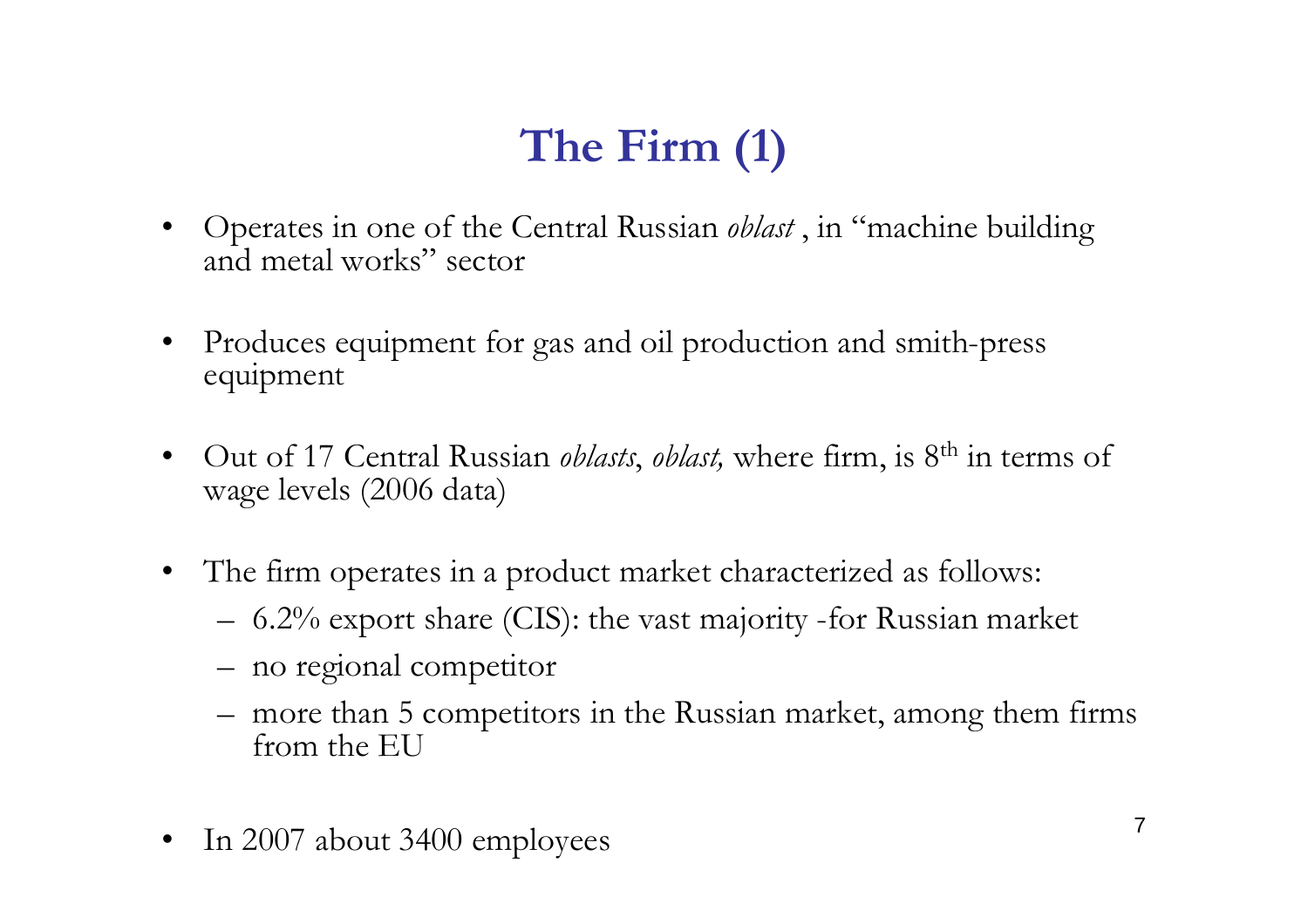# **The Firm (2)**

- $\bullet$ It was founded in the 1950s and privatized in 1992
- • Ownership structure (in 2002): workers/employees/managers (53.1%), former employees  $(21.5\%)$ , Russian entities  $(25.4\%)$
- $\bullet$  Caveat: top management seems to have decisive majority (interview with CEO), workers have no voting rights
- $\bullet$  Formally there is collective wage bargaining at the firm but trade union officials are "in the pocket of the CEO"
- $\bullet$  Dividend payments to workforce are miniscule relative to annual compensation
- ⇒ corporate governance structures neither give employees influence over wage setting nor do they confound wages
- 8• Two hostile takeover attempts tell us that firm has been performing well (see also profitability on the slides below).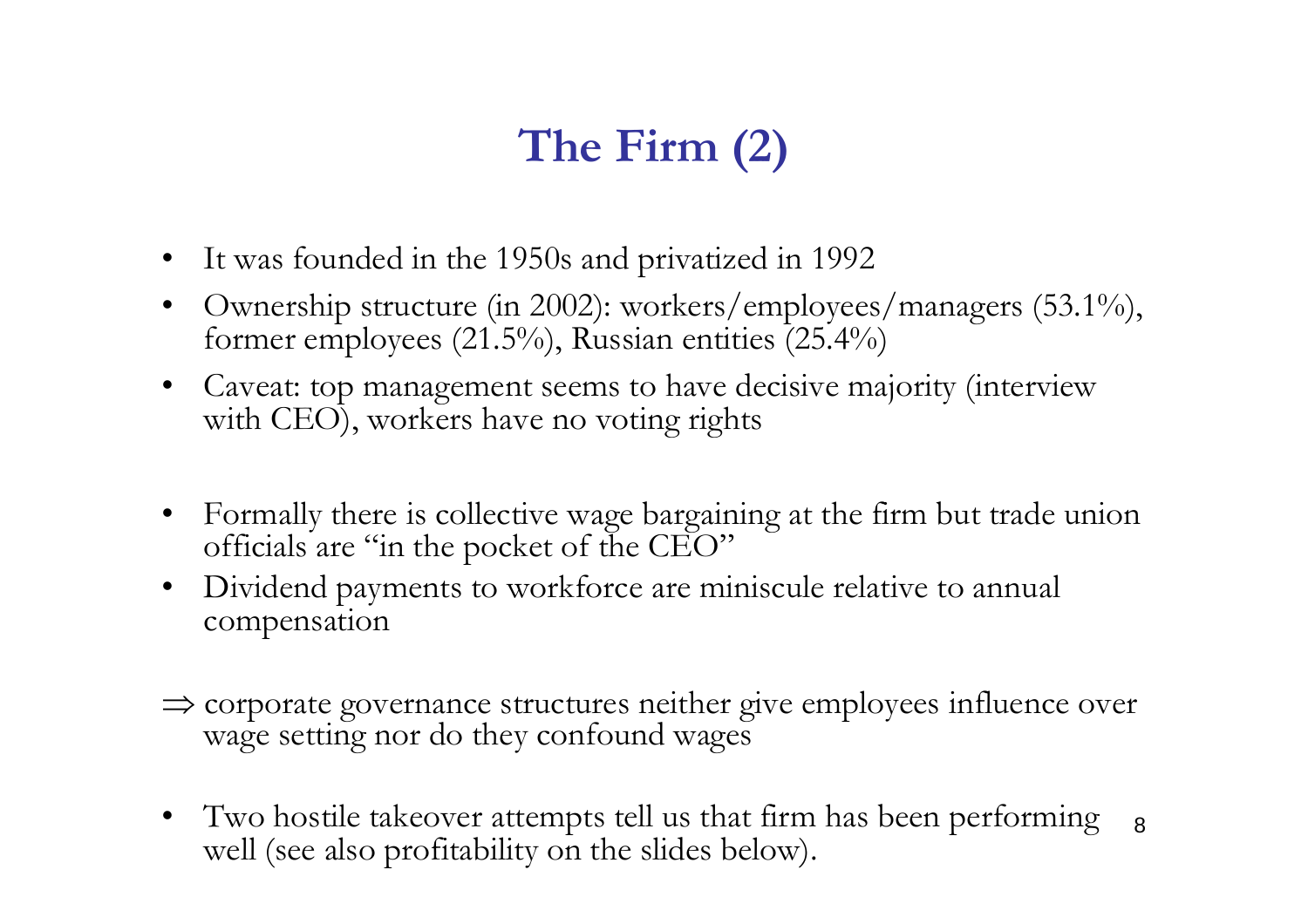### **How representative is our firm ?**

- $\bullet$ In terms of profitability
	- in sector: declining from 1999 onwards
	- in firm: stable and predominantly rising
- •In terms of employment
	- in sector: declining
	- in firm: stable (even slightly increasing)
- $\bullet$ C E O in list of Russia's top managers (had success with conversion)
- ⇒ Firm is a part of a small but important part of Russian industry that has managed transition well



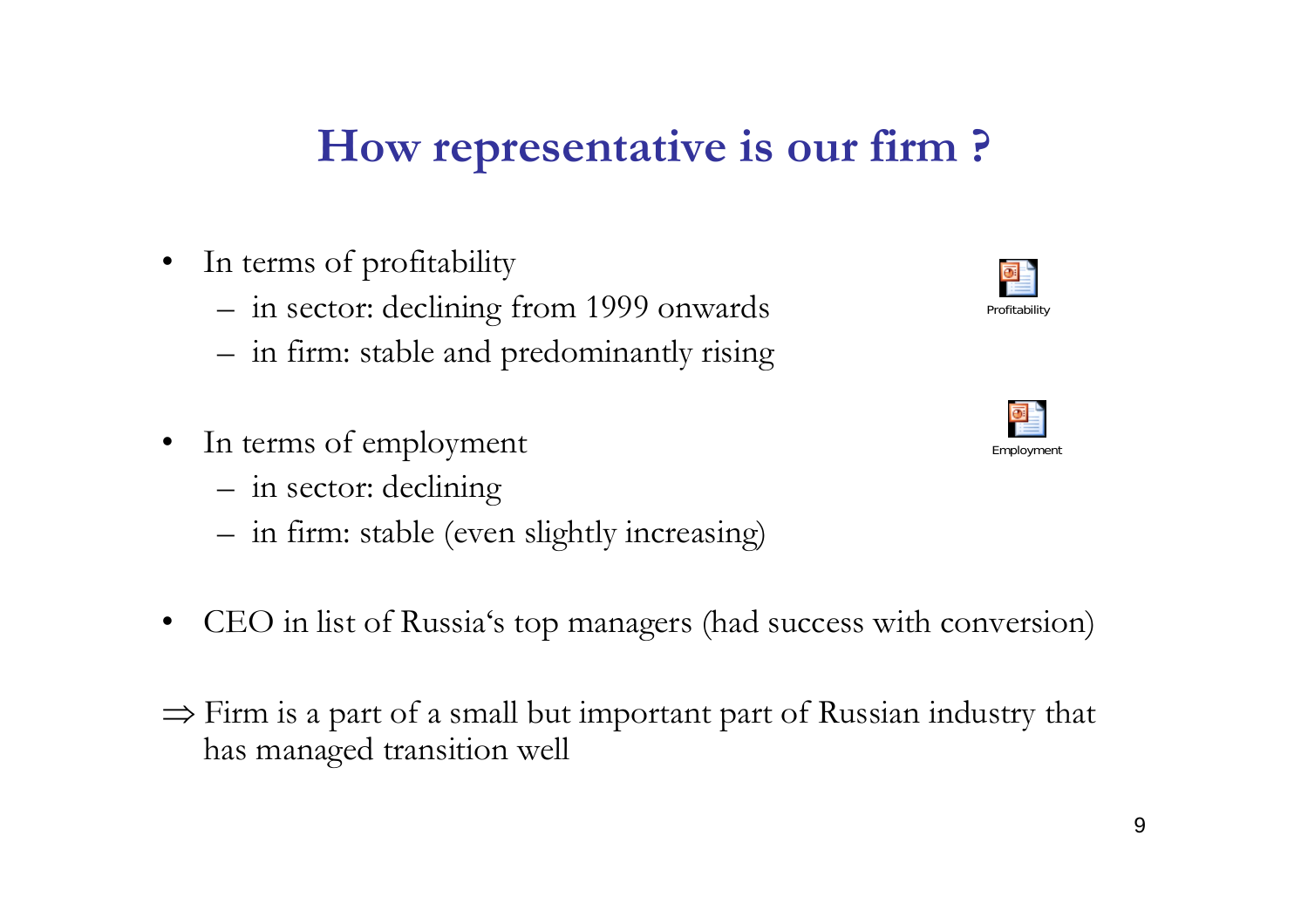### **Data**

- • We created electronic files based on records from the personnel archive of the firm. All employees, except for top managers
- • For all employees employed at any point in time during the period from January 1997 – end of 2002 (**panel**), we have information on:
	- Previous career (previous employer, career inside firm only partially available)
	- Education
	- Demographics (age, gender, family status, children, etc)
	- Hiring and separation date
	- Position in the firm
	- Wages (monthly wages averaged over the year)
	- Bonus payments:
		- (1)monthly bonus (fixed percentage of the wage), not paid to production workers
		- (2)extra annual bonus (form of profit sharing)
		- (3)annual bonus (paid to production workers only)
	- Wage arrears (of little importance in this firm)
- •Financial variables are deflated to 1997 using corresponding CPIs
- •Sample size is around 3,000 observations per year 10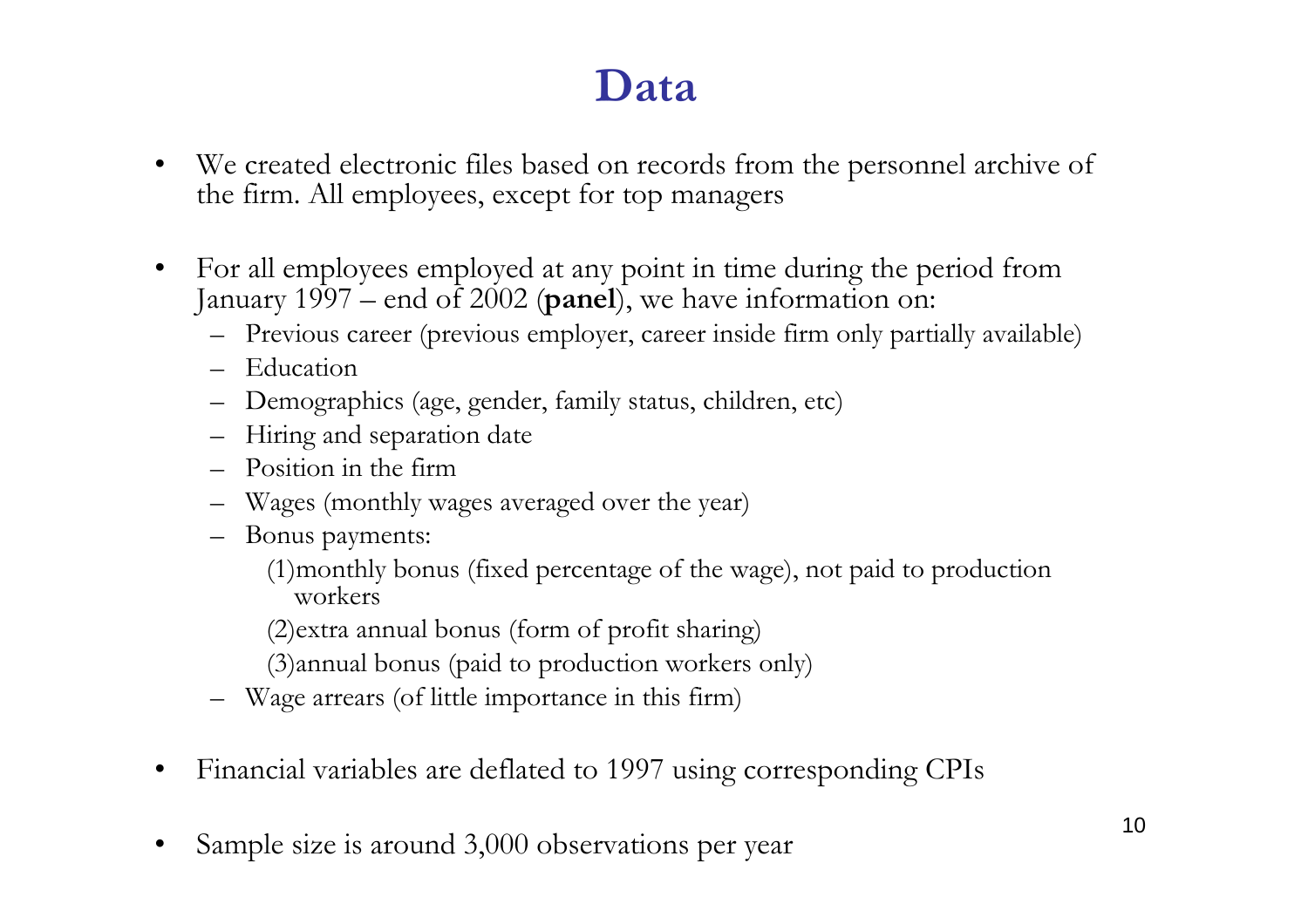# **CERT Regional Data Set**

- •Sample of industrial firms in same regio n for years 1997 to 2002, with important information on
	- Employment
	- Separations and hirings
	- Wages by employee category
	- Dynamics o f wage arrears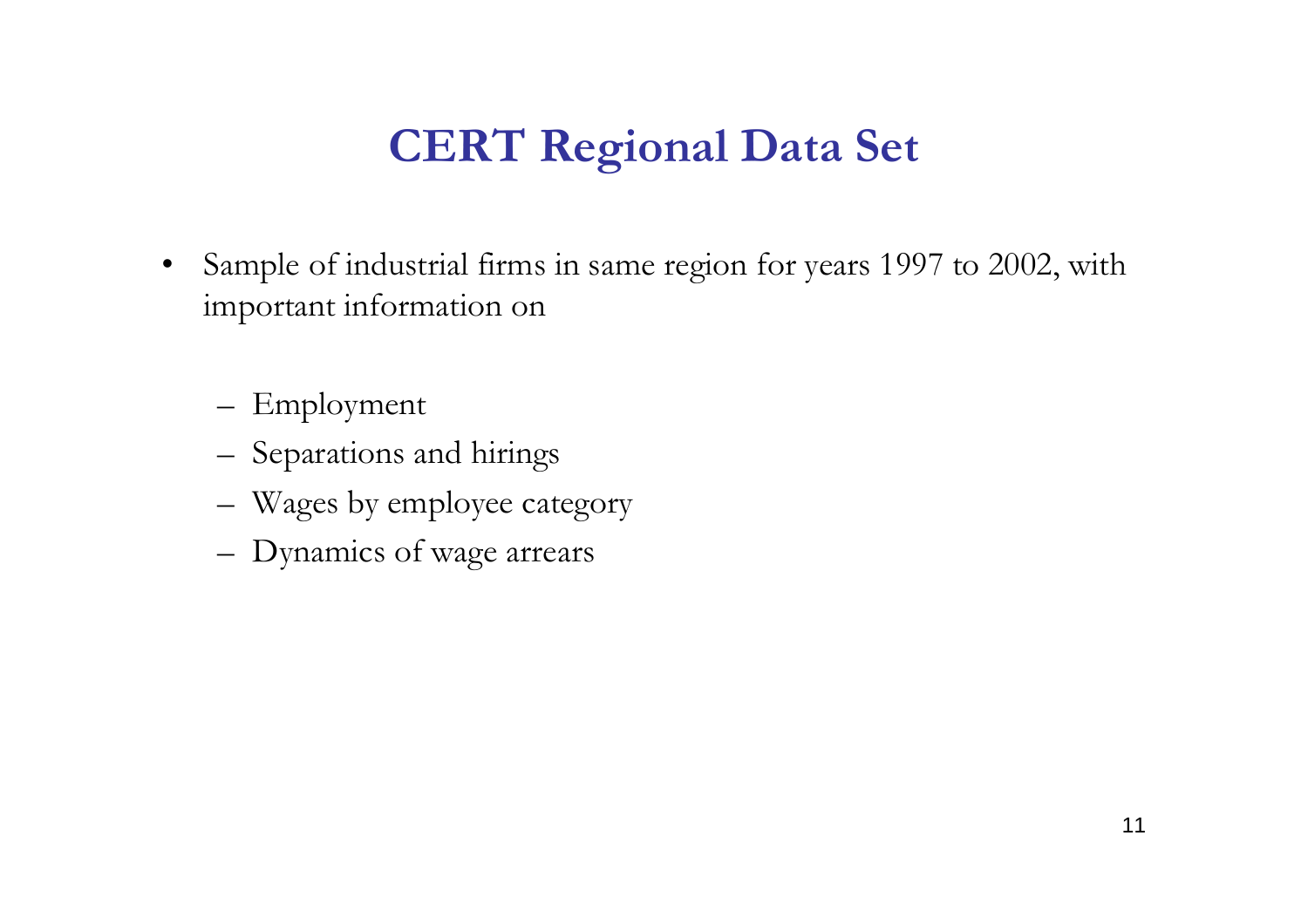# **Wage Policies of a Russian Firm and the Financial Crisis of 1998: Evidence from Personnel Data – 1997 to 2002**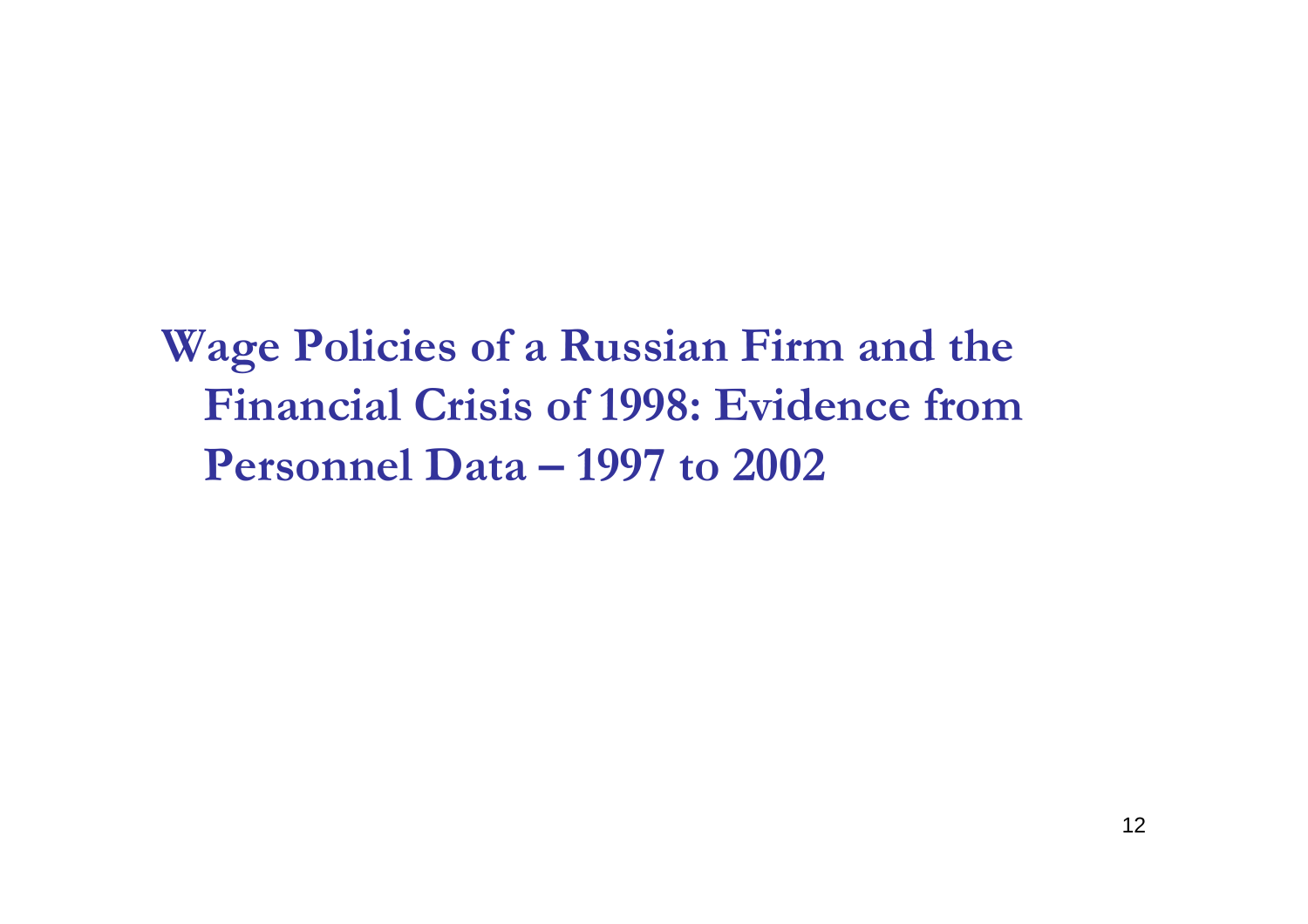### **The financial crisis of 1998**

- Since 1995 CBR stabilization policy (ex. rate as an anchor): – Low inflation, but: appreciation of real ex. rate
- 1998: floating rouble – politi call <sup>y</sup> unpopular. CB defends i t until foreign reserves were exhausted
- $\bullet$ Consequences (short-term):
	- Devaluation of rouble, default on domestic debt, collapse of <sup>a</sup> banking system, liquidity problems, huge inflation
- $\bullet$ In the longer term:
	- $-$  Rising oil prices  $+$  real depreciation  $+$  fall in real wages  $\rightarrow$  growth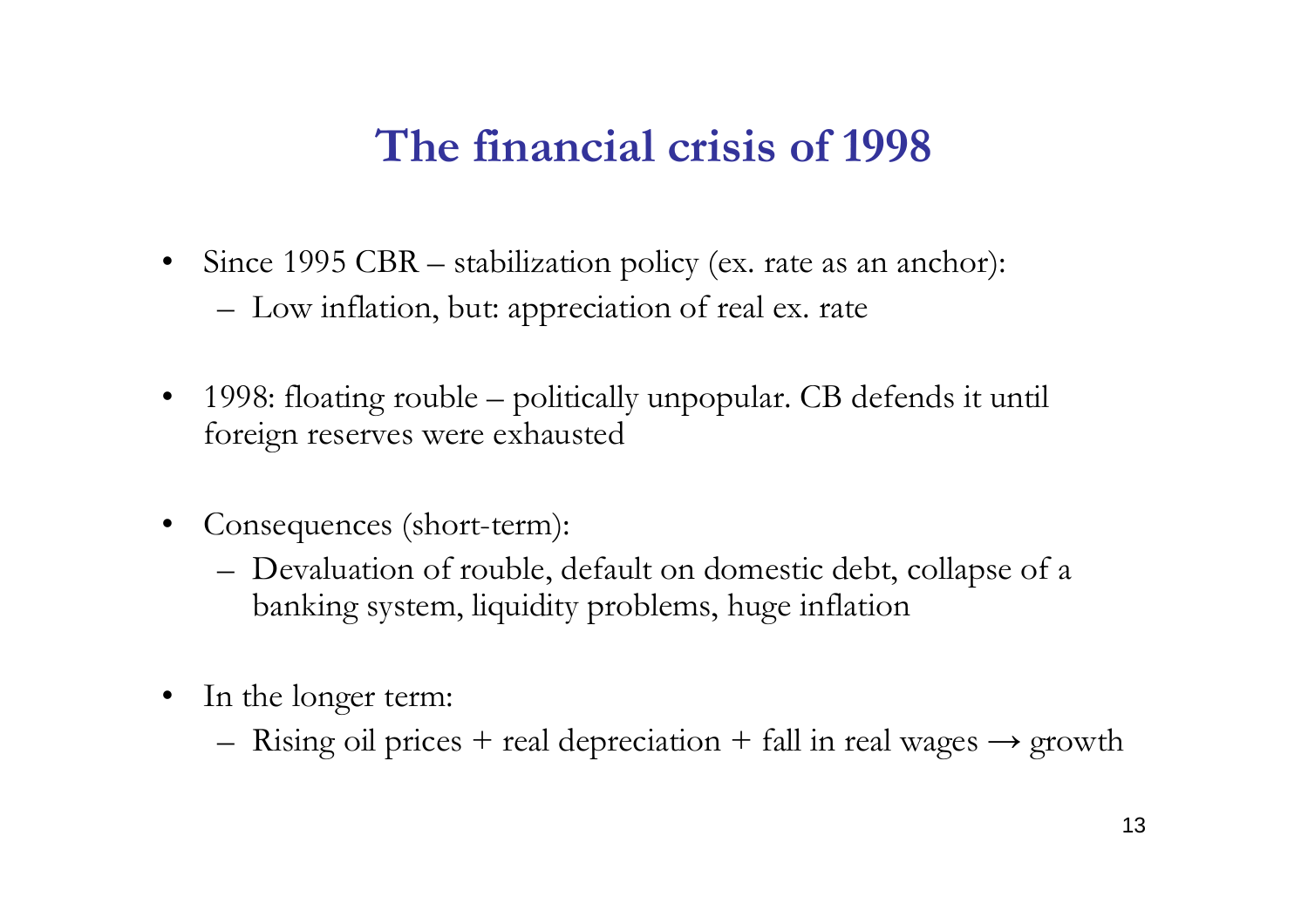### **The firm and the crisis**

- $\bullet$  BEFORE CRISIS
	- Sharp drop in oil prices before the crisis caused problems
	- Real appreciation of ruble made it difficult for firm to compete with importers
- • IMMEDIATE AFTERMATH and AFTER CRISIS
	- Shortage of lending capital was of little importance (like for many Russian firms)
	- Devaluation of ruble increased competitiveness temporarily.
	- Ongoing oil boom has improved profit situation of firm considerably throughout reported period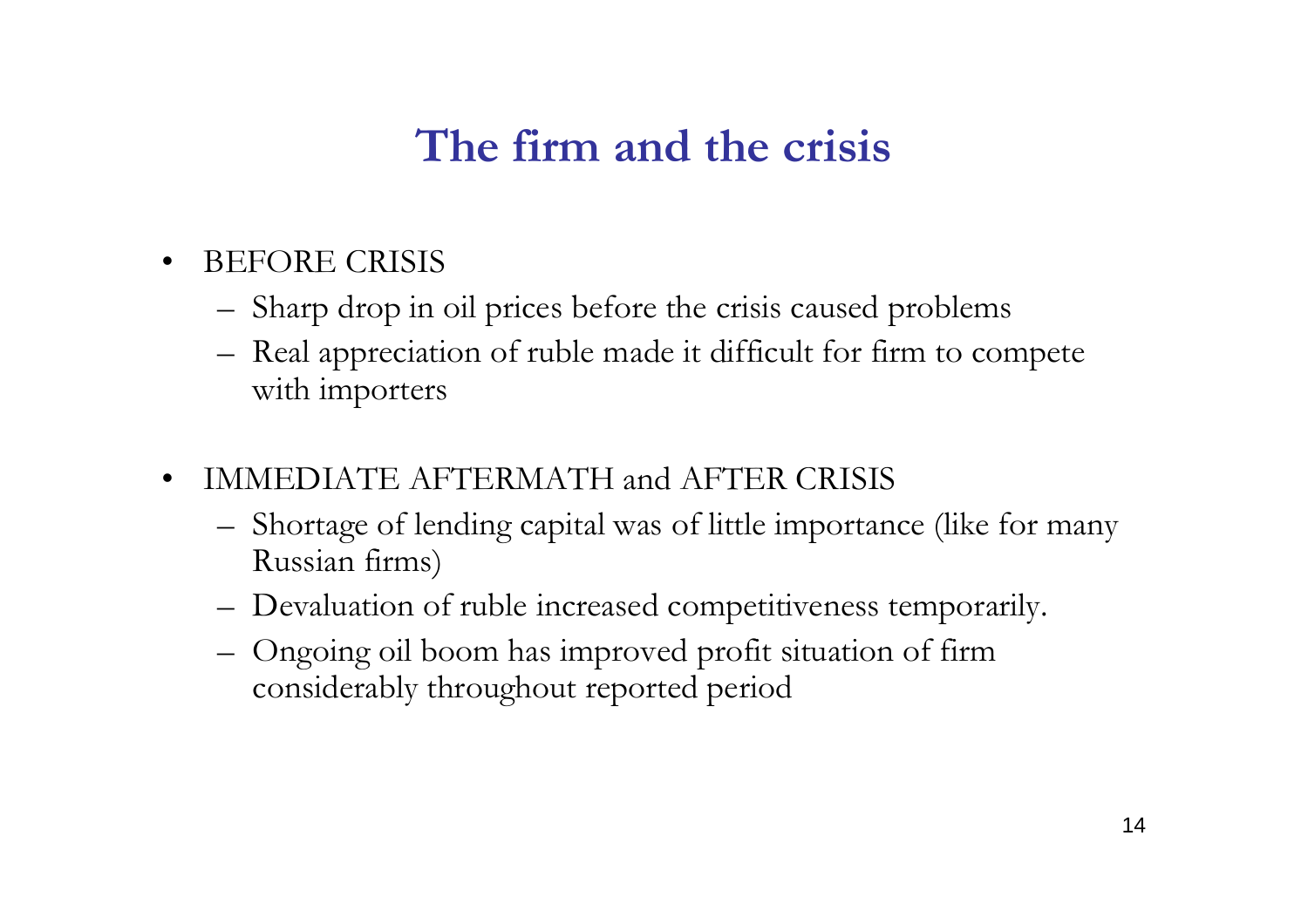### **Results: Wages and Compensation**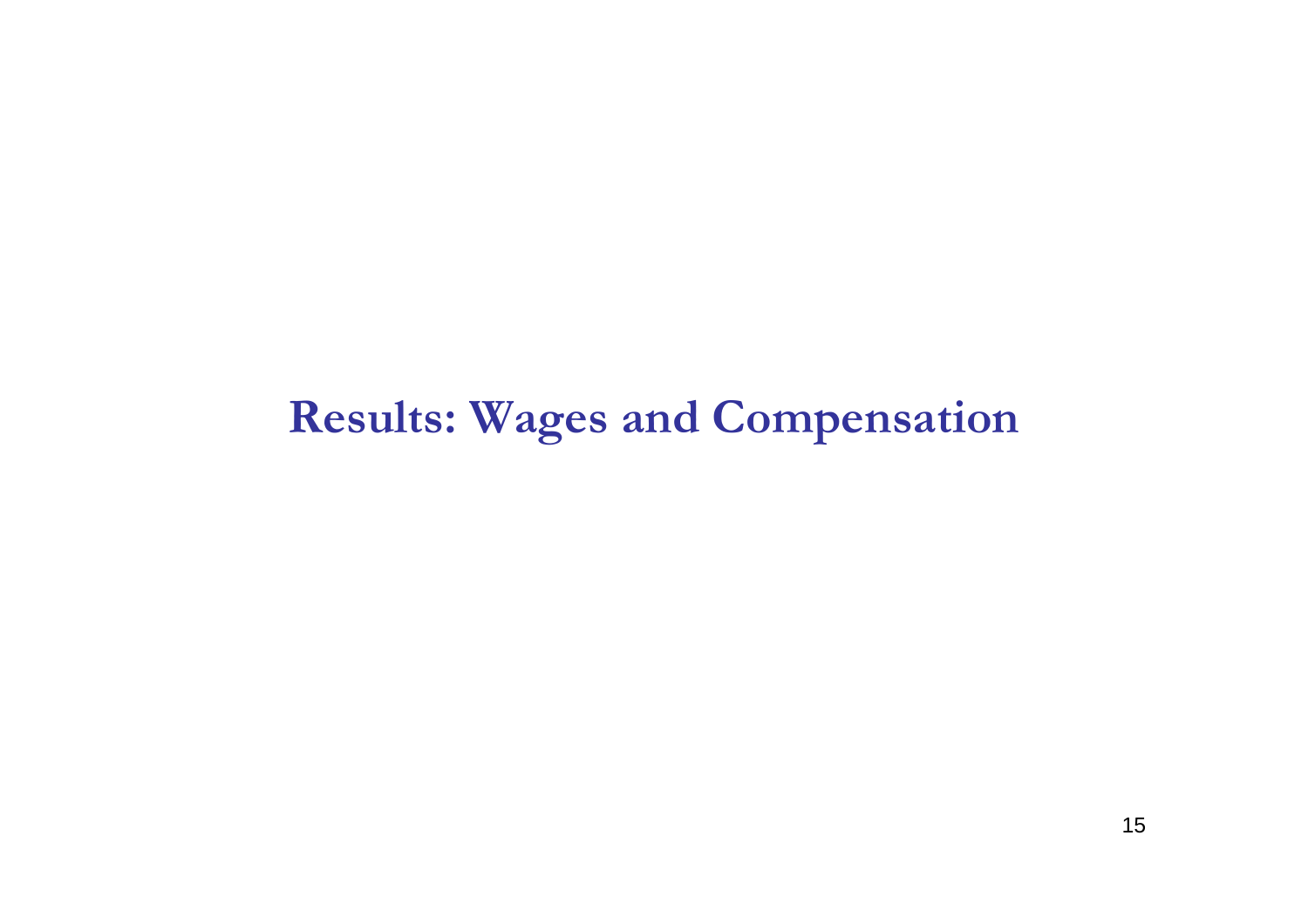### **Real Monthly Wage in Thousand 1997 Rubles**

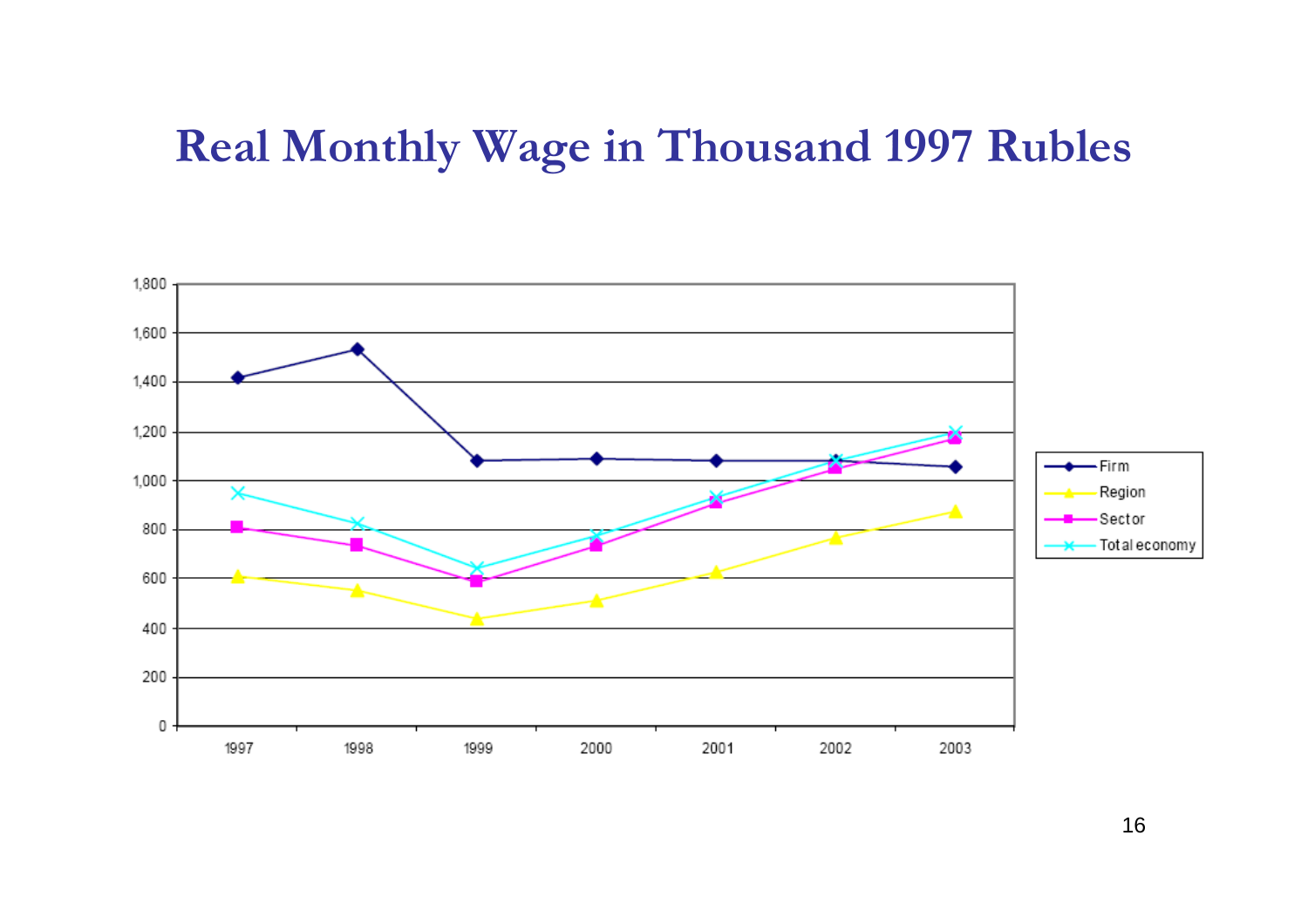### **Wage structure (in 1997)**

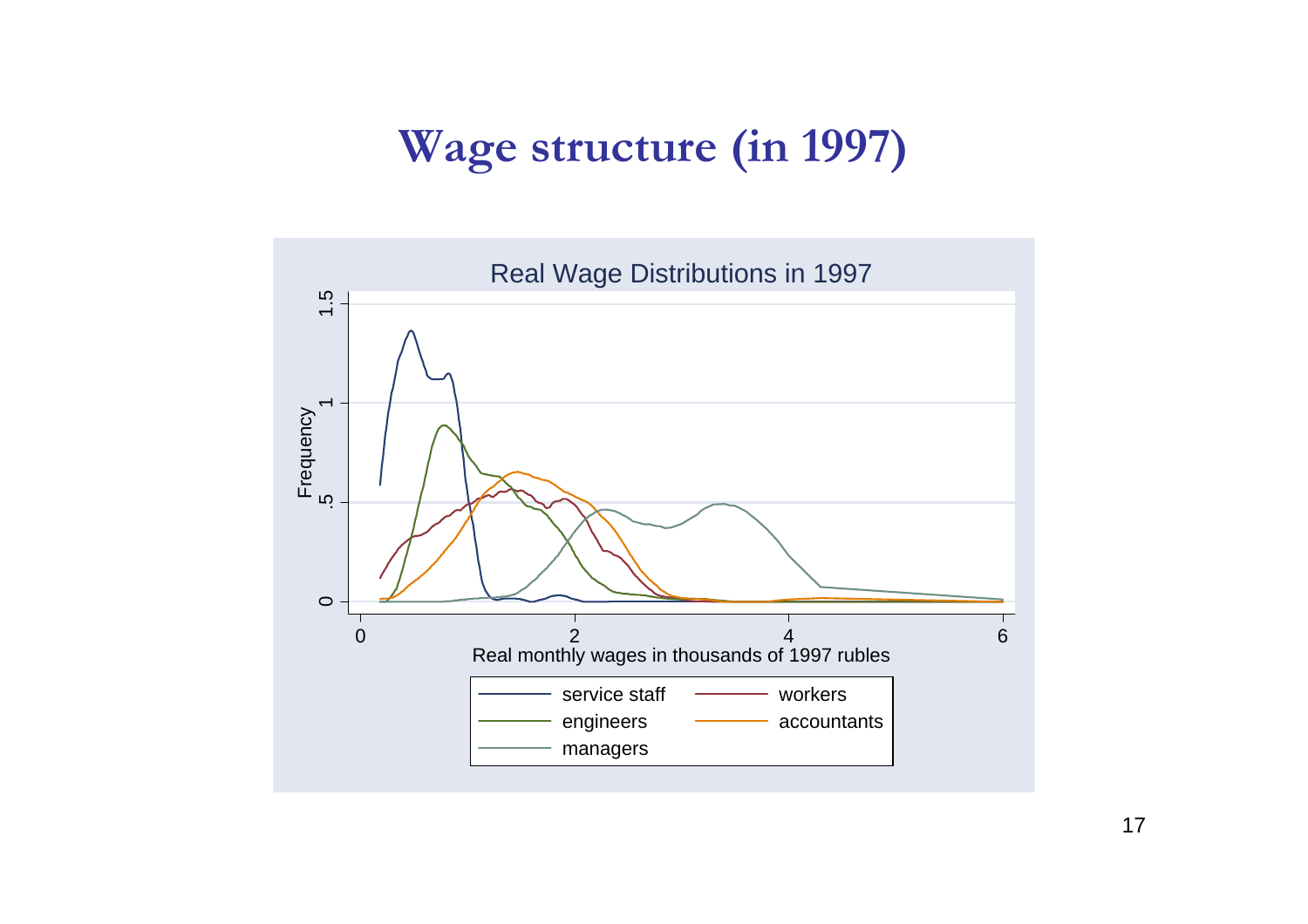# **Determinants of wages (in 1997)**

- •E m ployees with more education receive higher wages
- •Gender wage gap (substantially larger in the lower half of distribution) (TO BE DISCUSSED BELOW)
- $\bullet$ Higher wages for employees with long tenure (holds throughout the distribution)
- •The markup of wages over production workers for accountants and managers falls as we go from lower to higher quantiles



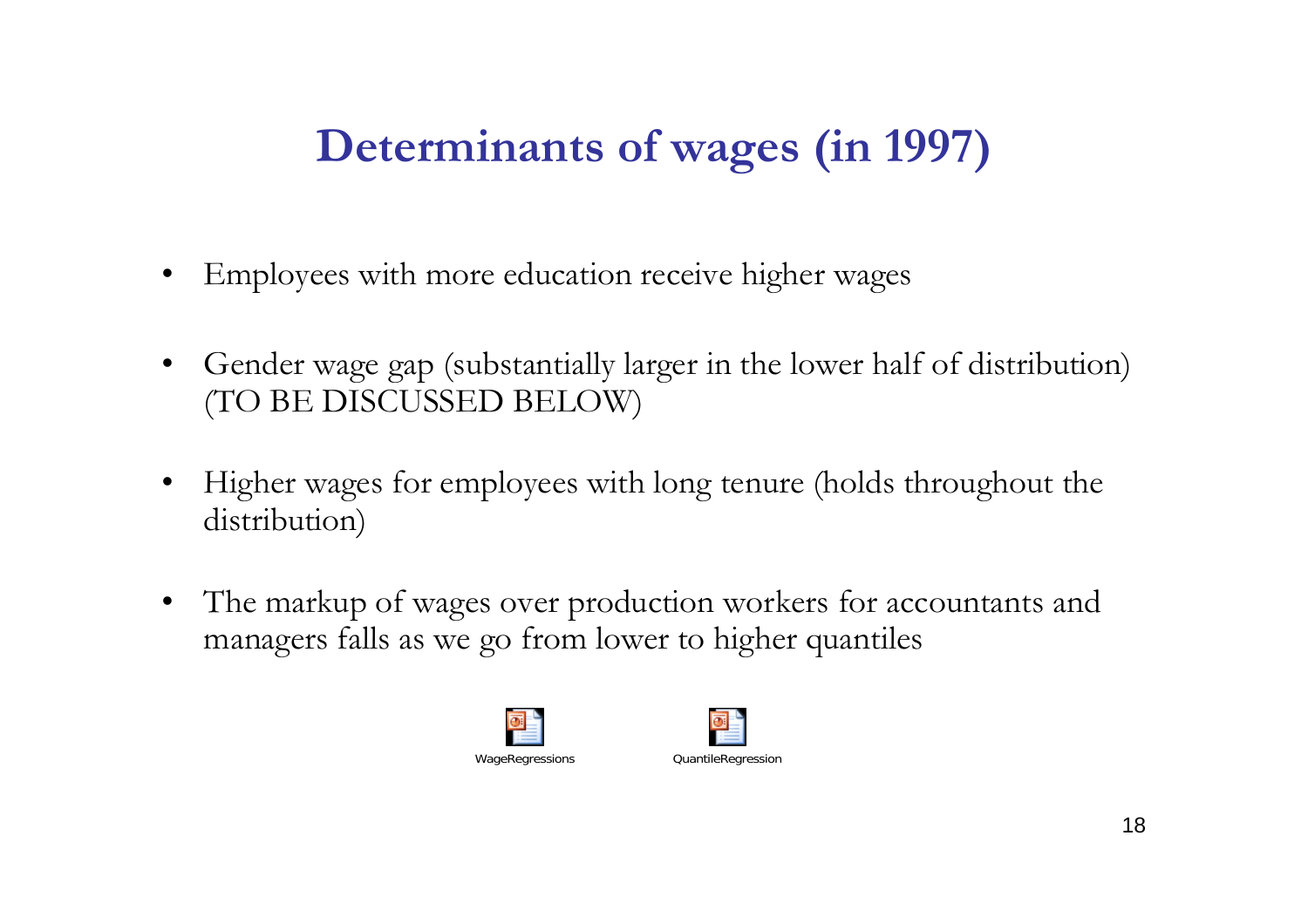# **Composition of total compensation – all employees**

| Year | Wage   | Monthly bonus<br>(no workers) | Other bonus<br>(only workers) | Extra bonus |
|------|--------|-------------------------------|-------------------------------|-------------|
| 1997 | 83%    | $8\%$                         | $4\frac{0}{0}$                | $5\%$       |
| 1998 | 90%    | $6\%$                         | $4\frac{0}{0}$                | $0\%$       |
| 1999 | 86%    | $7\%$                         | $2\%$                         | $5\%$       |
| 2000 | 85%    | $7\%$                         | $4\frac{0}{0}$                | $5\%$       |
| 2001 | 79%    | $8\%$                         | $3\%$                         | $11\%$      |
| 2002 | $77\%$ | 10%                           | $4\frac{0}{0}$                | $9\%$       |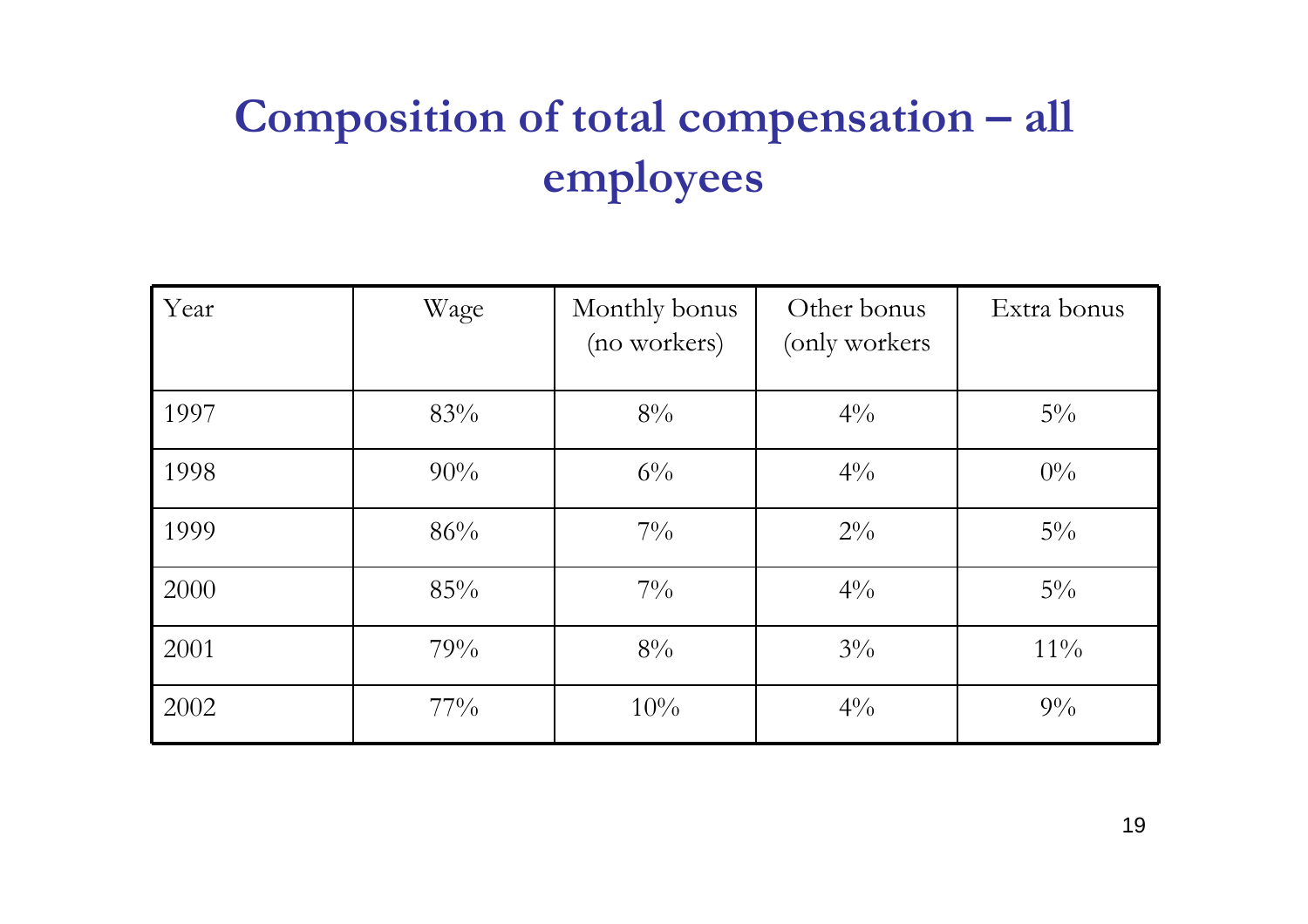Real wages (and real compensation) fall substantially in the aftermath of the crisis – nominal wages are never cut

**Fig ure 2 Dis tri bu tion of basic real wag e i n th ou s an d of rubles - all employees**

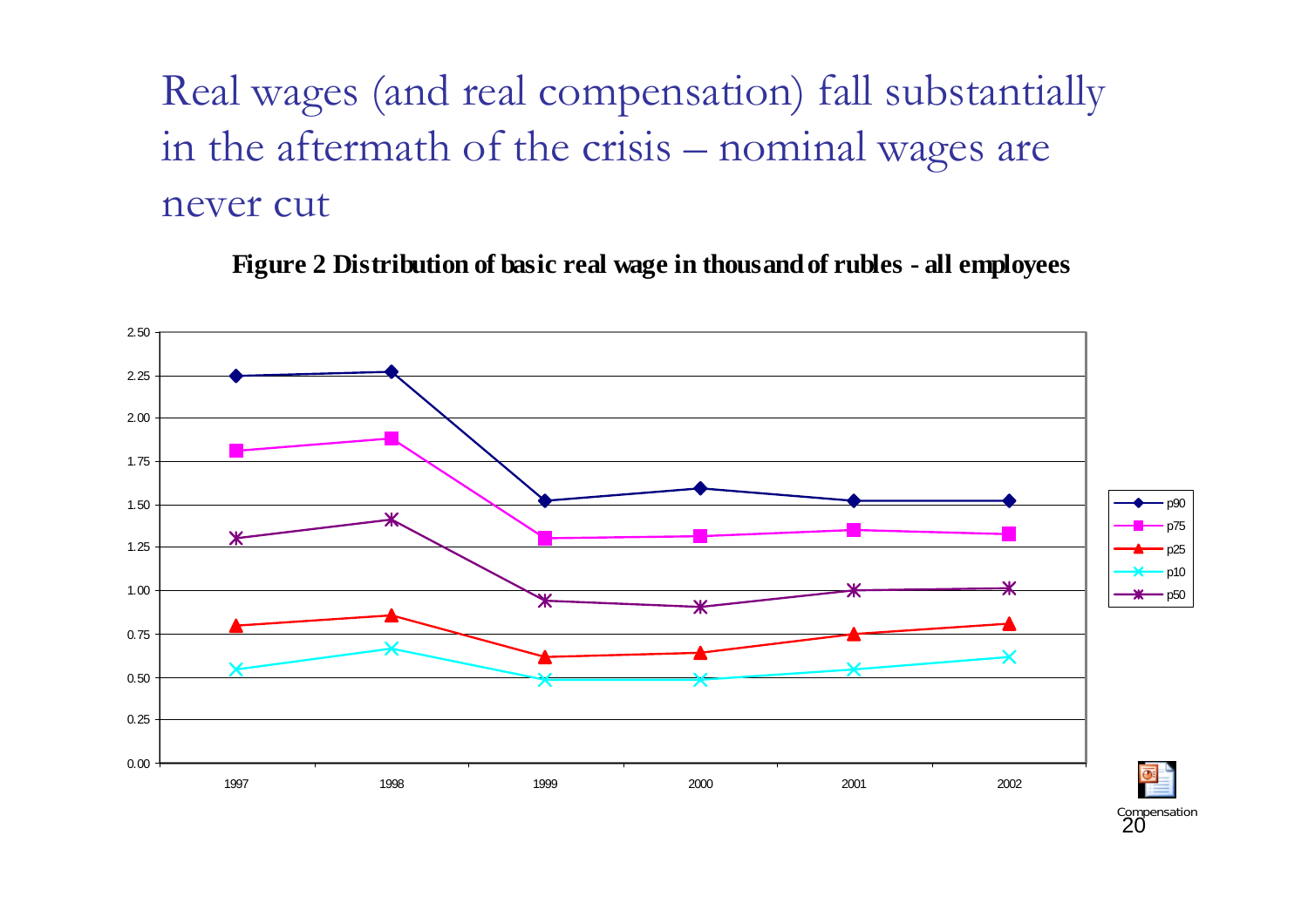### **Who bears burden of shock?**

- •**Not all employees affected in the same way** (previous graphs)
- $\bullet$ Substantial wage mobility across quintiles:
	- fall in real wages is most pronounced in the upper half of the wage and total compensation distributions (in absolute and relative terms)
	- employees in the lower quantiles of the earnings distribution experience larger nominal wage growth than employees in the higher quantiles
	- fall in inequality that comes about because strong relative losses of persons in the higher part of the distribution
	- long-tenured workers experience lower wage growth
	- accountants (and managers) have the lowest wage growth



**TransitionMatrix** 

21

RobustnessChecks

WageGrowthRegre ssions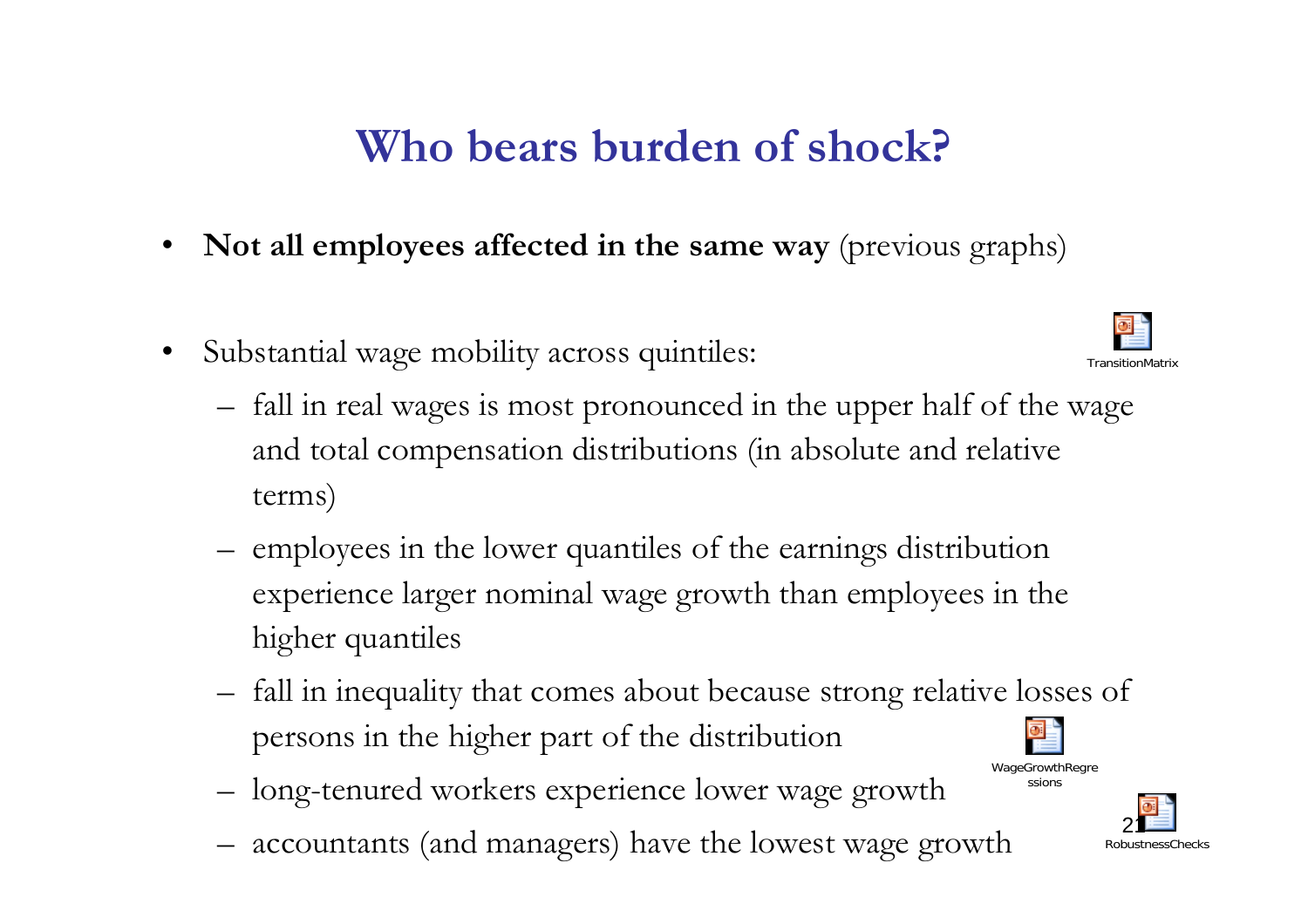**Results: Employment and Turnover**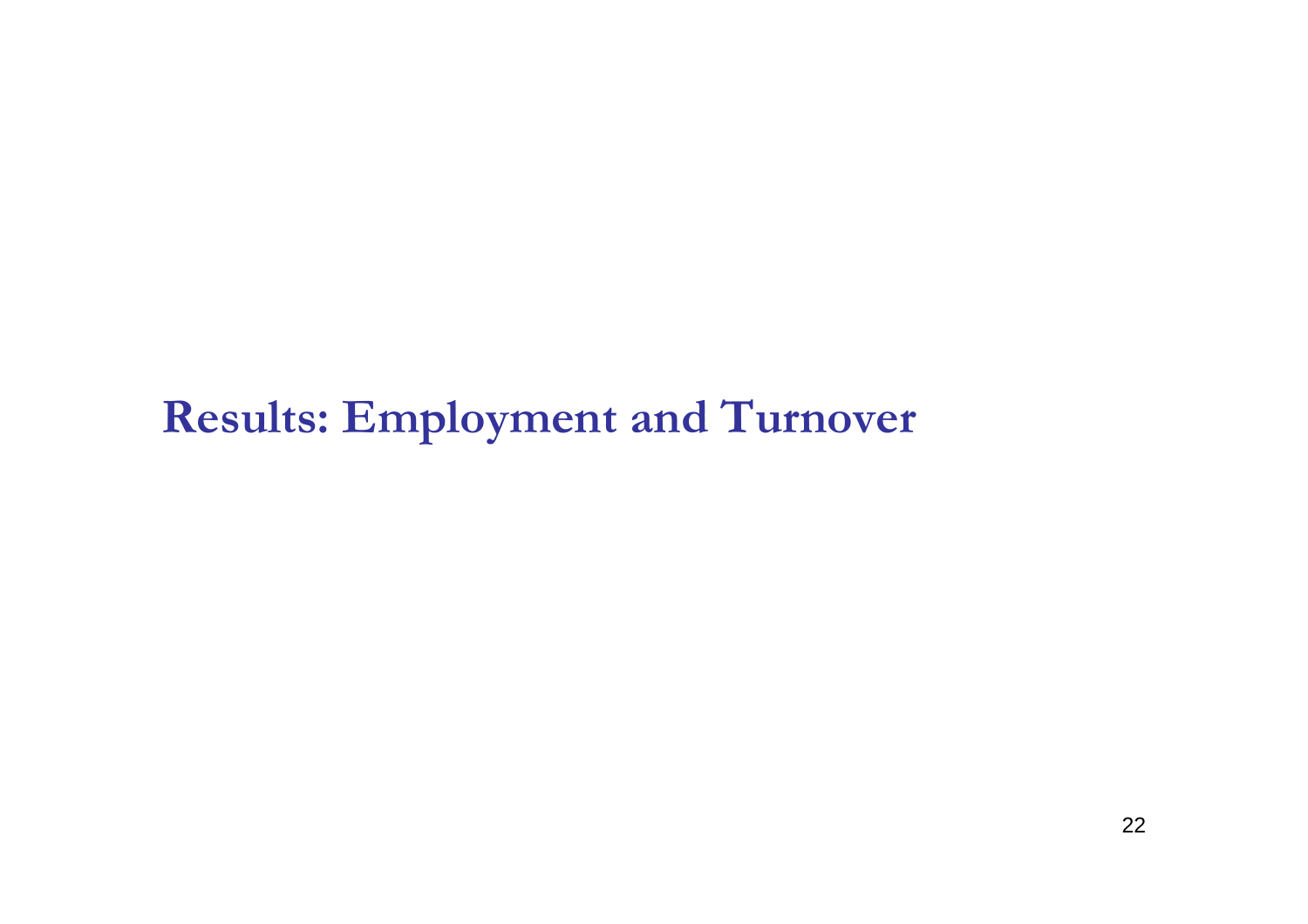### **Turnover**

- •Inflow and outflow rates were much higher before the crisis than afterwards.
- • Before crisis hiring rates are high because separation rates (predominantly quit rates) are high.
- •Financial crisis restrained many from quitting
- • Similar to turnover patterns at industrial firms in the same local labor market (worsening outside option)



|      | ----                    |      |
|------|-------------------------|------|
|      | <b>Total Employment</b> |      |
| Year | In                      | Out  |
| 1997 | 13.9                    | 13.2 |
| 1998 | 14.7                    | 13.5 |
| 1999 | 9.6                     | 9.5  |
| 2000 | 9.2                     | 6.7  |
| 2001 | 9.6                     | 6.5  |
| 2002 | 6.7                     | 6.1  |

#### *Table 2: Hiring and Separation Rates (in %), 1997- 2002*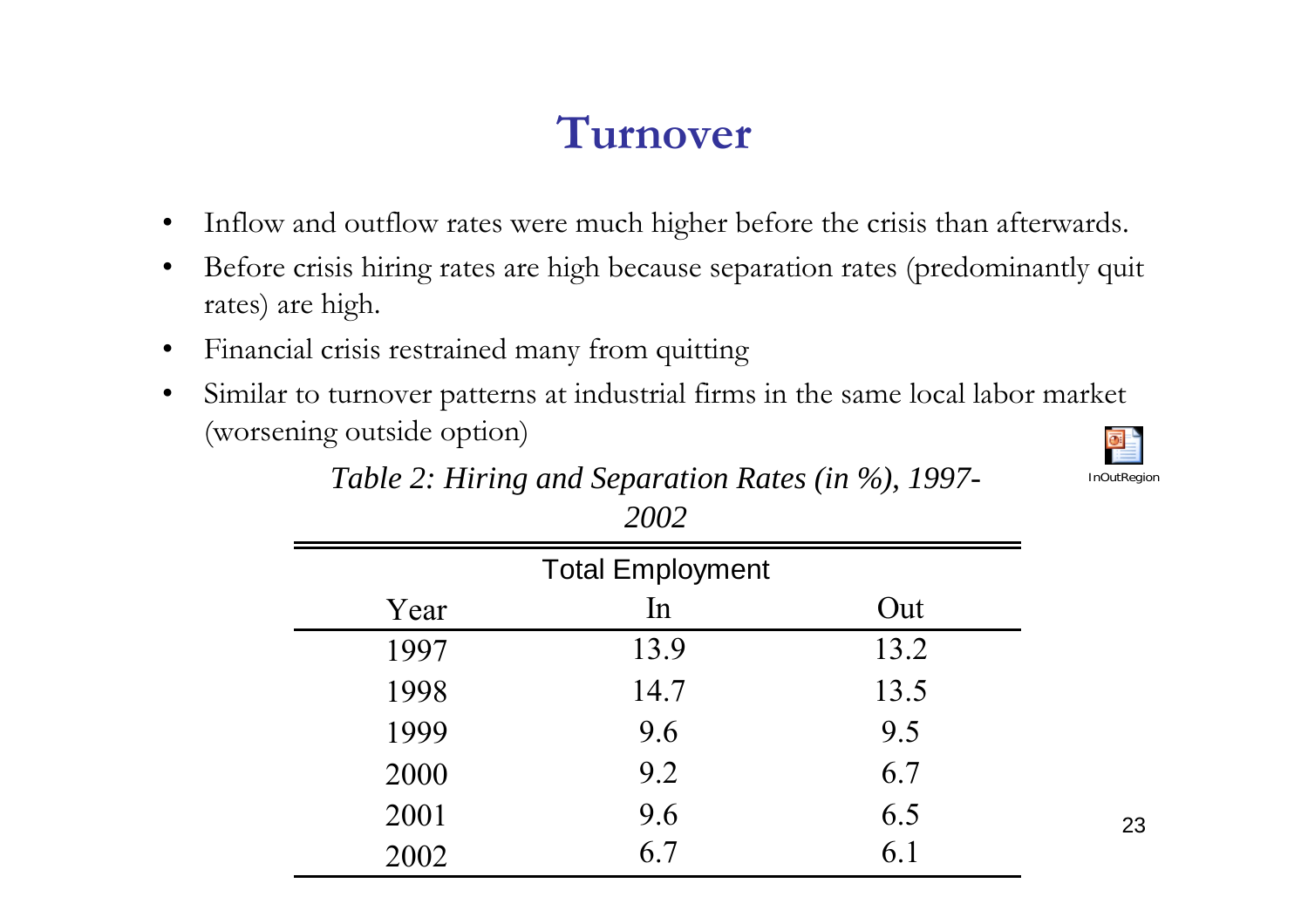The job separation rate trends downward over 1997 – 2002 and is roughly twice as large before the crisis than afterwards

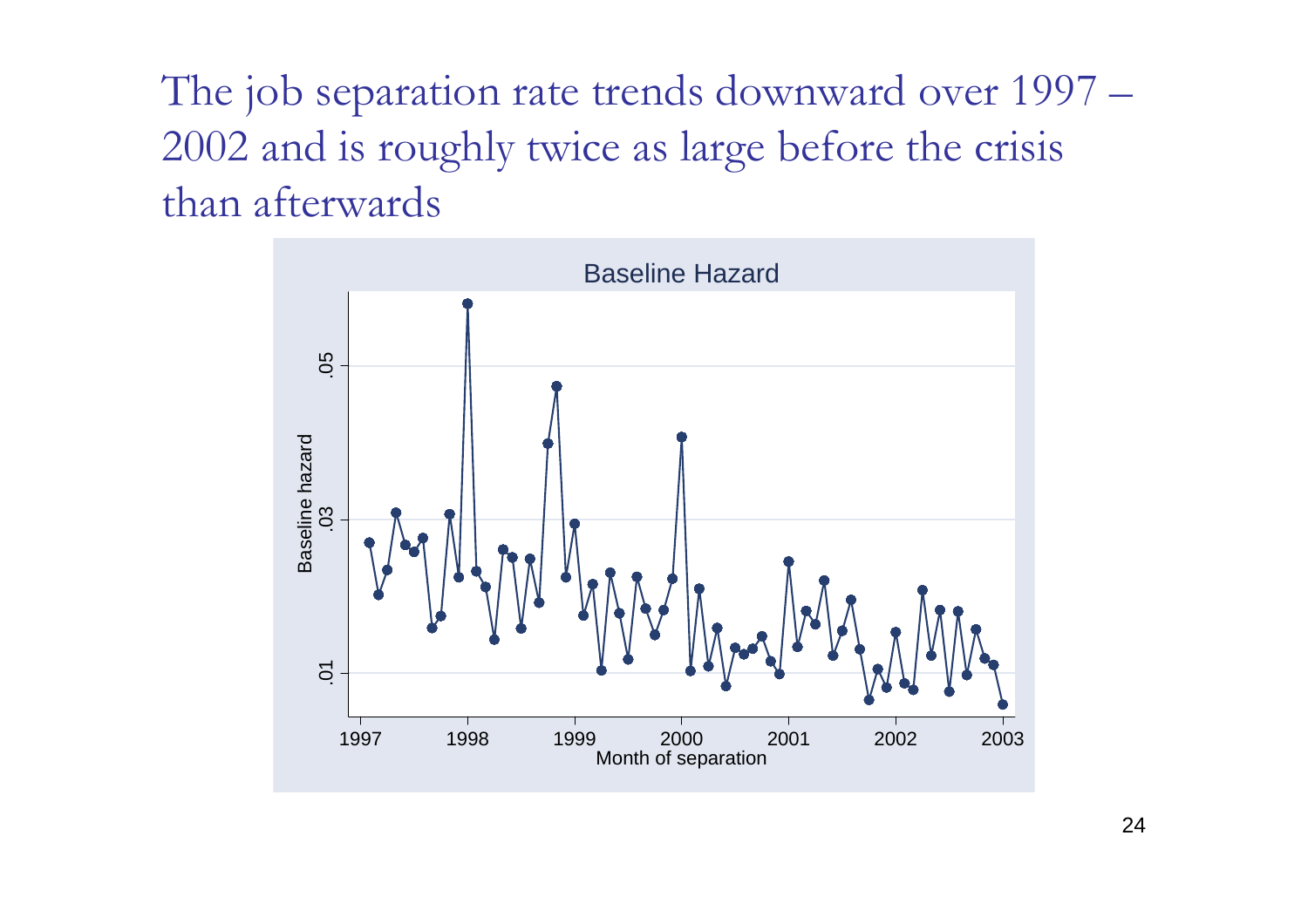# **Determinants of separation rates:**

(Estimates from Cox proportional hazard models)

• Tenure: small impact



- Age: very young and those reaching retirement age have far higher hazard than core age group (30-35); those over age of 45 but far from retirement have substantially lower separation rates
- <u>Gender</u>: women have higher separation rates, especially in high turnover period
- •Children: employees with children are more reluctant to leave firm
- •E m ployee type: production workers and especially accountants are more likely to separate
- •Location in wage distribution: in first period, polar deciles have higher hazards, in second period only lowest decile

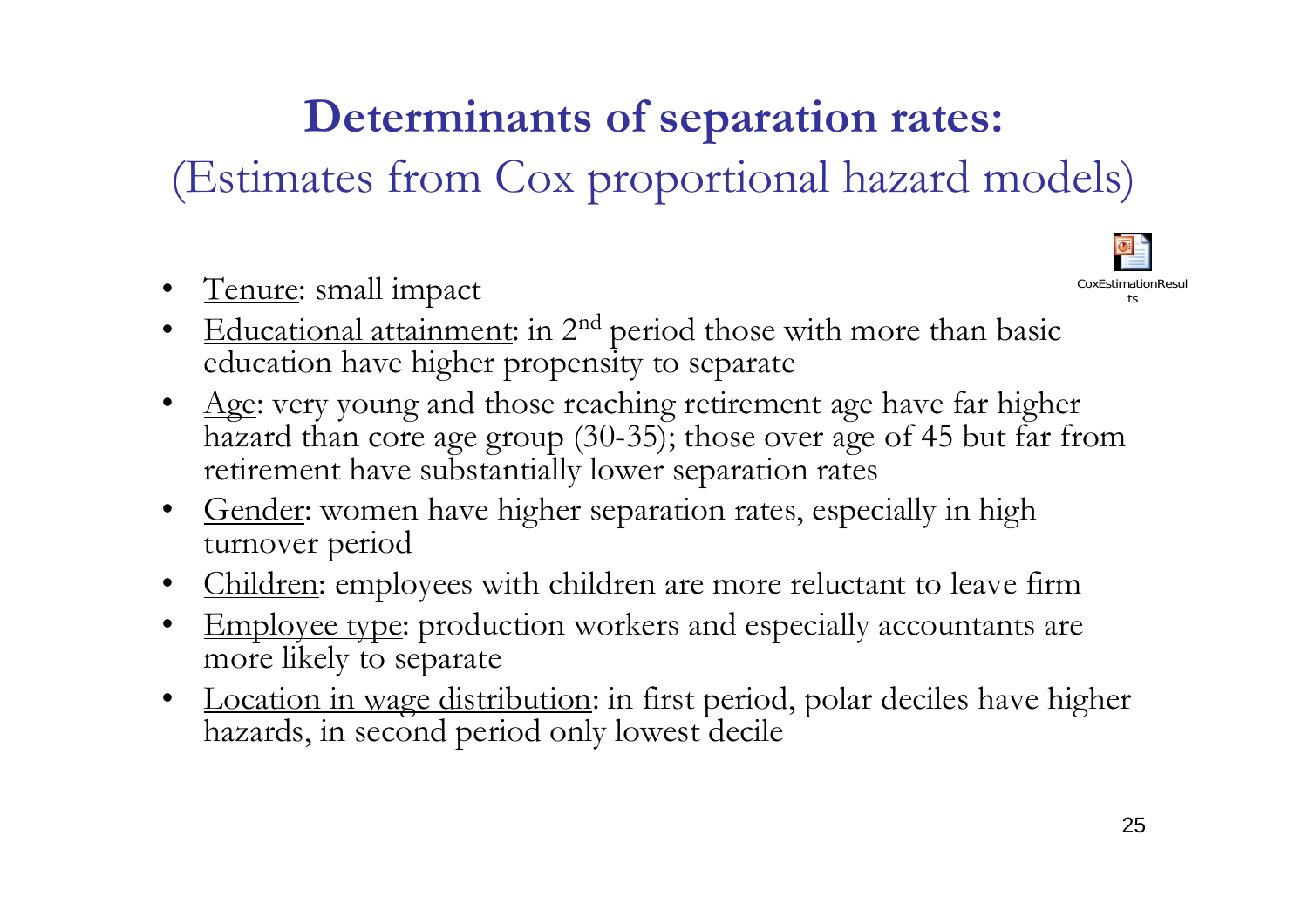# **Replacement Hirings ? Separations Granger cause Hirings**

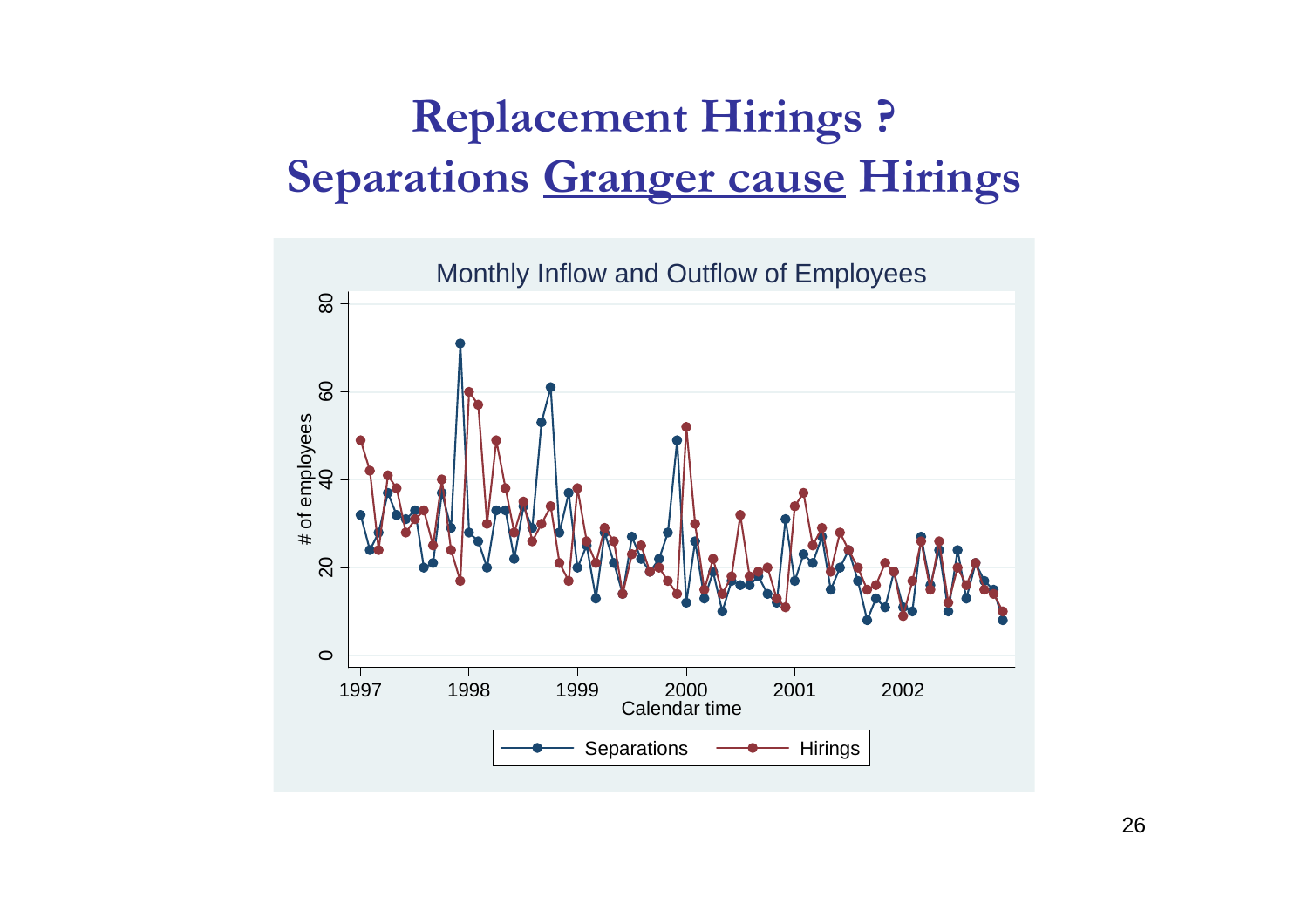# **Extraction of rents and approaching outside option**

 $\bullet$ Firm reacts to falling outside opportunities by eroding rents taking advantage of high inflation



- •Time patterns of regional turnover, hiring being replacement hiring, ↑ regional U rate post-crisis, ↓ relative wage gaps
- ⇓
- $\bullet$ Local labor market conditions are of paramount importance in wage policies of top management – this is confirmed in interview with CEO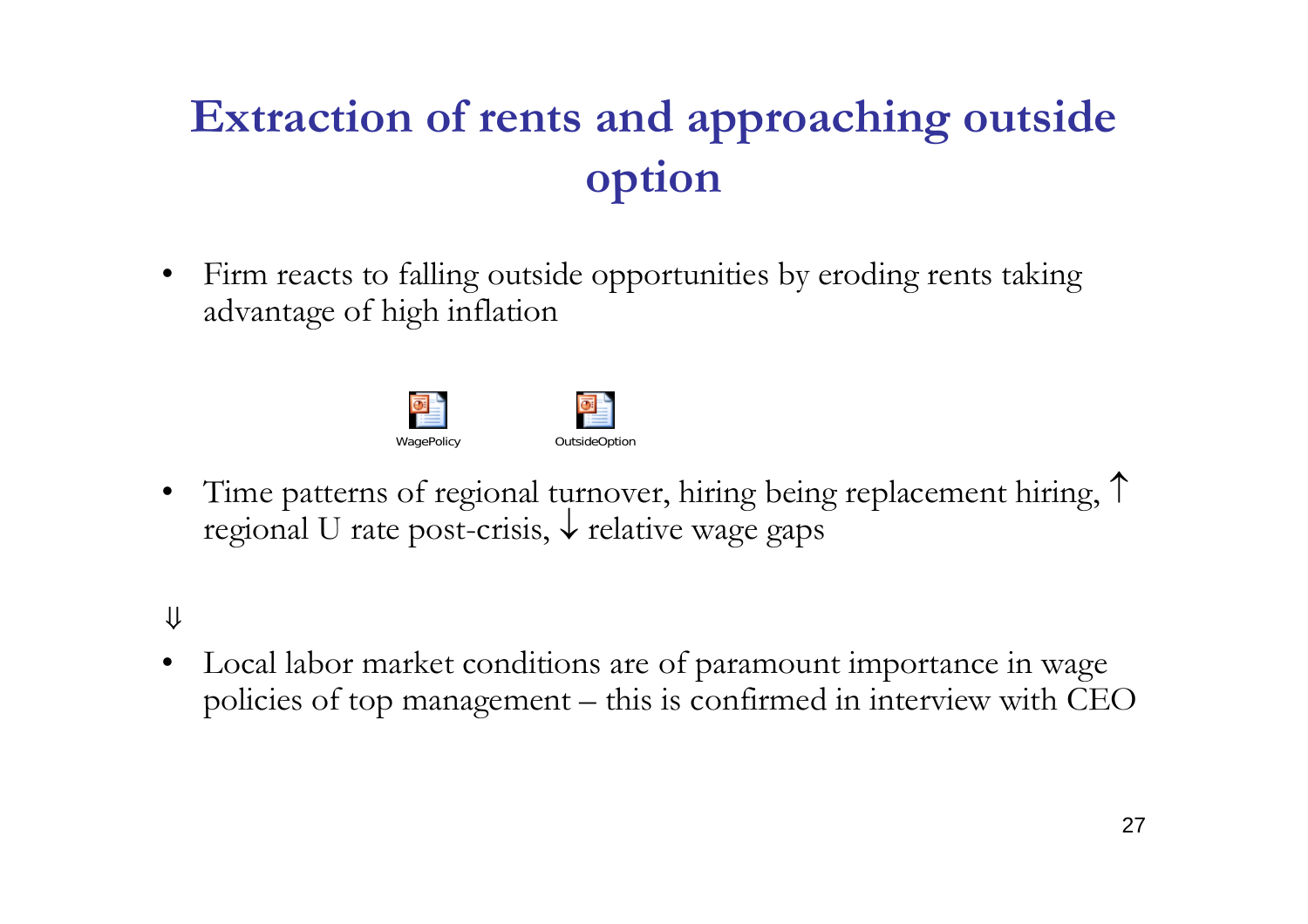### **Main findings**

- •External conditions affect personnel policies
- • "Price" rather than "quantity" adjustment:
	- employment remained stable
	- nominal wages are never cut but real wages and real compensation fell substantially
- • Firm takes advantage of worsening outside options (high inflation) and extracts rents
- •Firm curbs earnings most for those who earned highest rents before crisis  $\rightarrow$ strong compression of real wages and total compensation
	- At the bottom end of the wage distribution, firm pays roughly the opportunity cost throughout the reported period (few rents pre-crisis)
- • Changes in the wage structure differ across the five employee categories
	- suggest that market forces strongly influence the wage policies of our fir<del>R</del> The differential treatment of employee groups within the firm seems to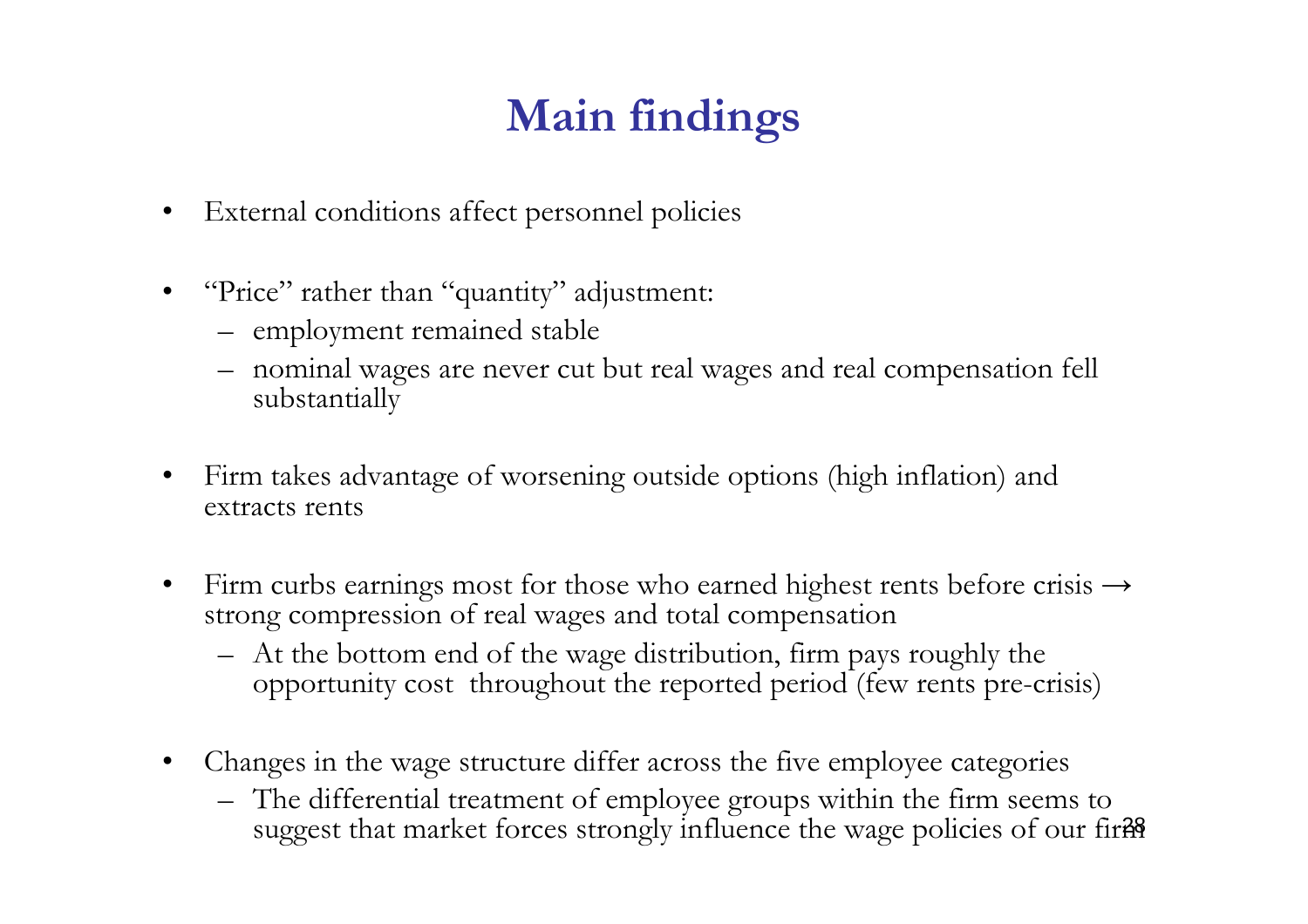# **The Gender Earnings Gap inside a Russian Firm: First Evidence from Personnel Data –1997 to 2002**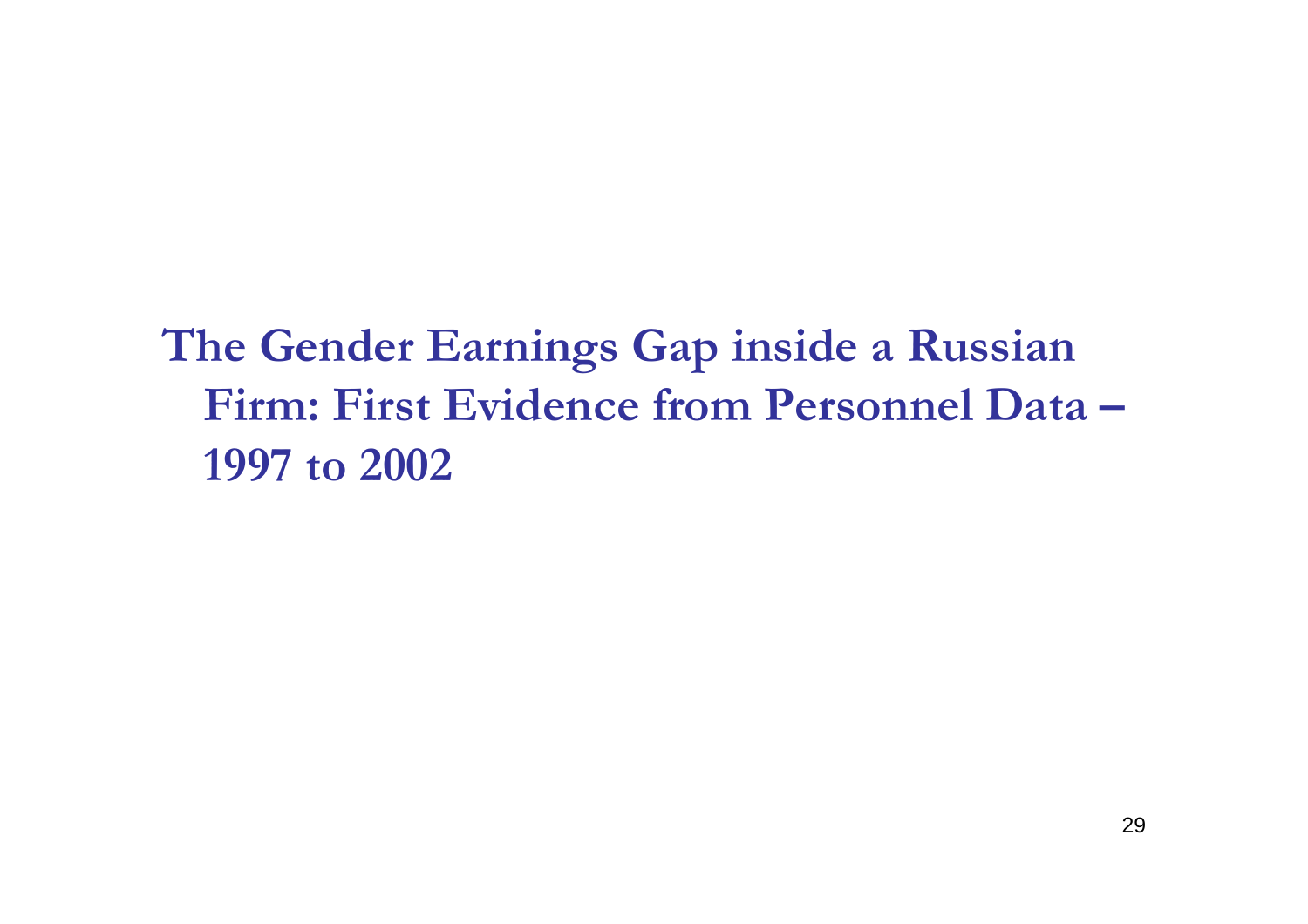#### **Proportion of females in the firm**

#### Proportion of females

|                    | 1997 | 2002 |
|--------------------|------|------|
| All                | 0.39 | 0.38 |
| Production workers | 0.31 | 0.31 |
| Engineers          | 0.55 | 0.53 |
| Service staff      | 0.41 | 0.33 |
| Managers           | 0.17 | 0.21 |
| Accountants        | በ 07 | N 97 |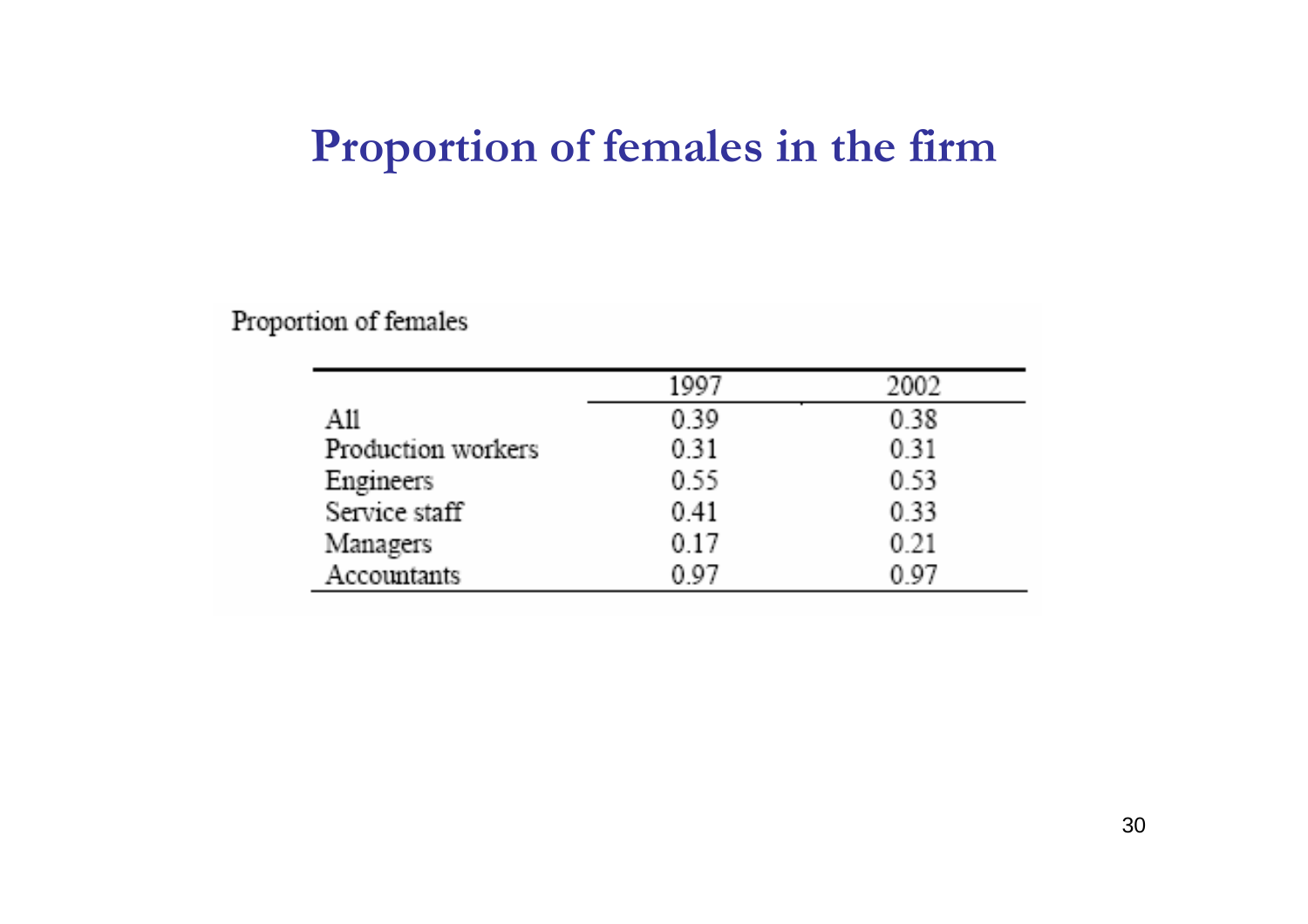### **Occupational distribution (%)**

|         | Production<br>workers | Service<br>staff | Engineers/<br>Technical<br>staff | Accounting<br>staff | Managers | N     |
|---------|-----------------------|------------------|----------------------------------|---------------------|----------|-------|
|         |                       |                  | 1997                             |                     |          |       |
| Males   | 69.75                 | 4.68             | 19.70                            | 0.11                | 5.76     | 1,772 |
| Females | 48.85                 | 5.06             | 37.83                            | 6.39                | 1.87     | 1,126 |
|         |                       |                  | 2002                             |                     |          |       |
| Males   | 69.89                 | 5.61             | 19.43                            | 0.11                | 4.96     | 1,853 |
| Females | 51.74                 | 4.46             | 36.04                            | 5.53                | 2.23     | 1,121 |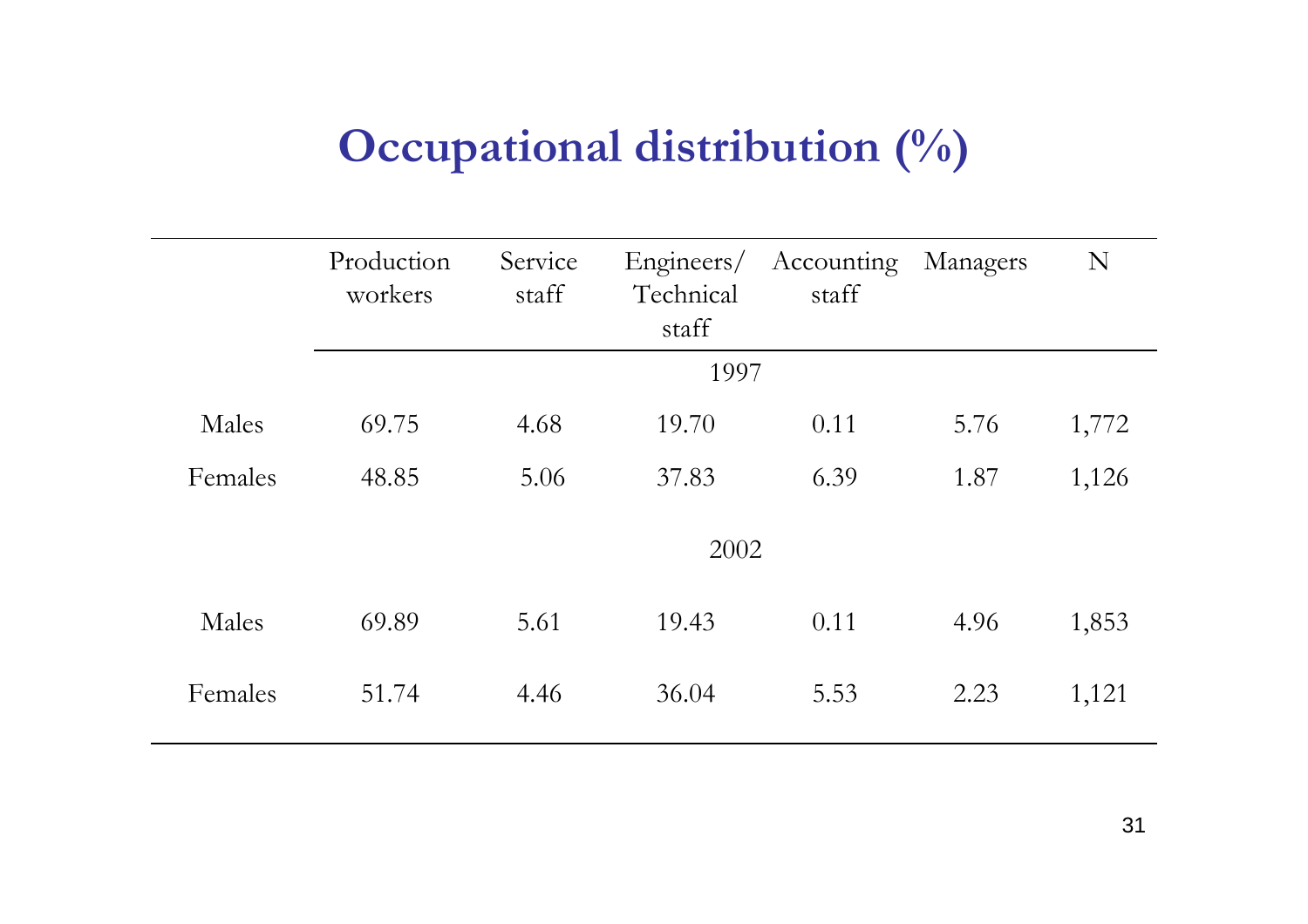#### **Evolution of the GEG inside the firm**

**Gender wage gap by occupations, 1997-2002**



Service staff —— Engineers —— Production workers —— Managers —— All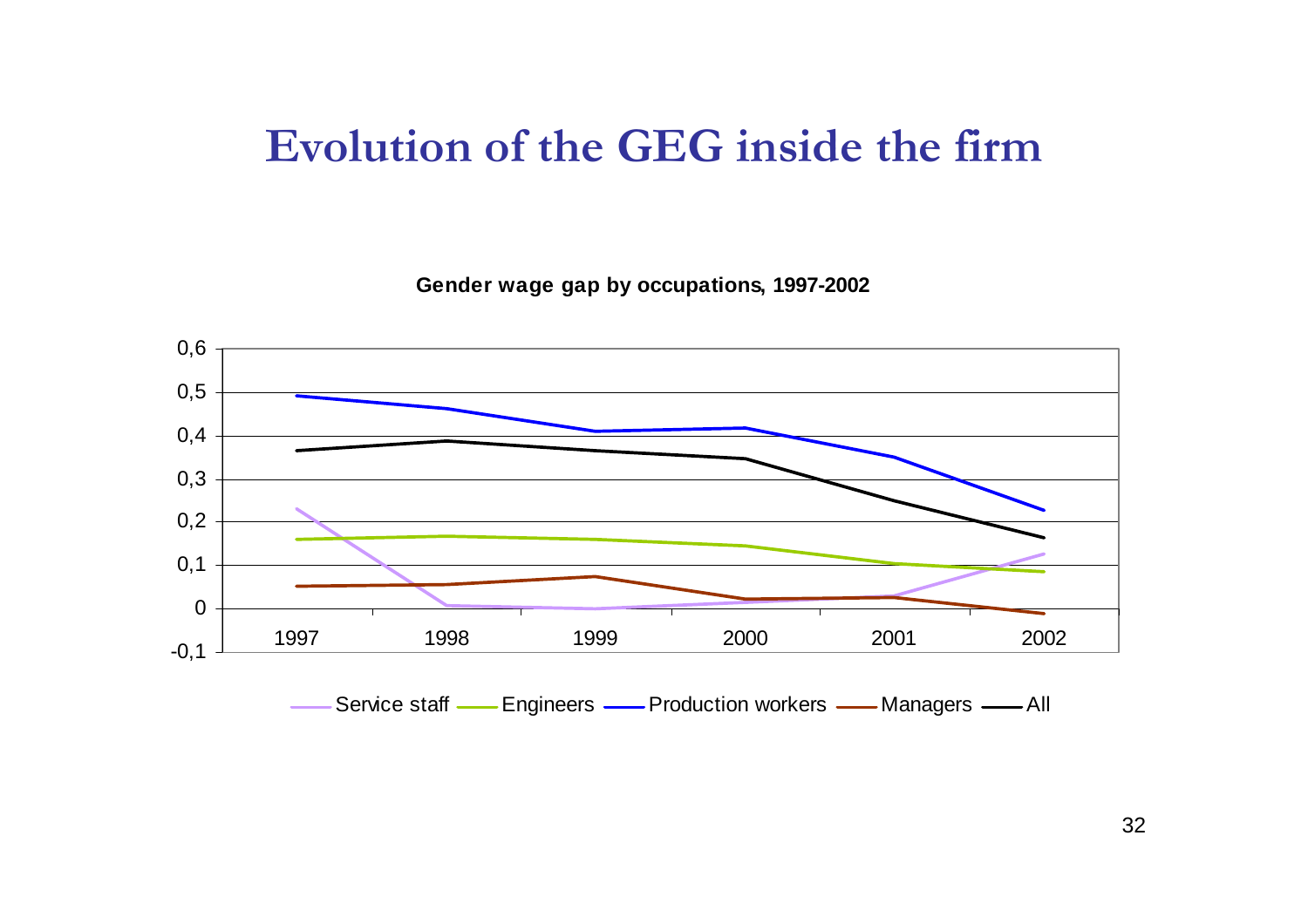# **GEG at the means**  Oaxaca-Blinder (1973) decomposition, all employees

Oaxaca-Blinder decomposition and regressions results: **G e n d er w a g e g a p, 1997-2002**

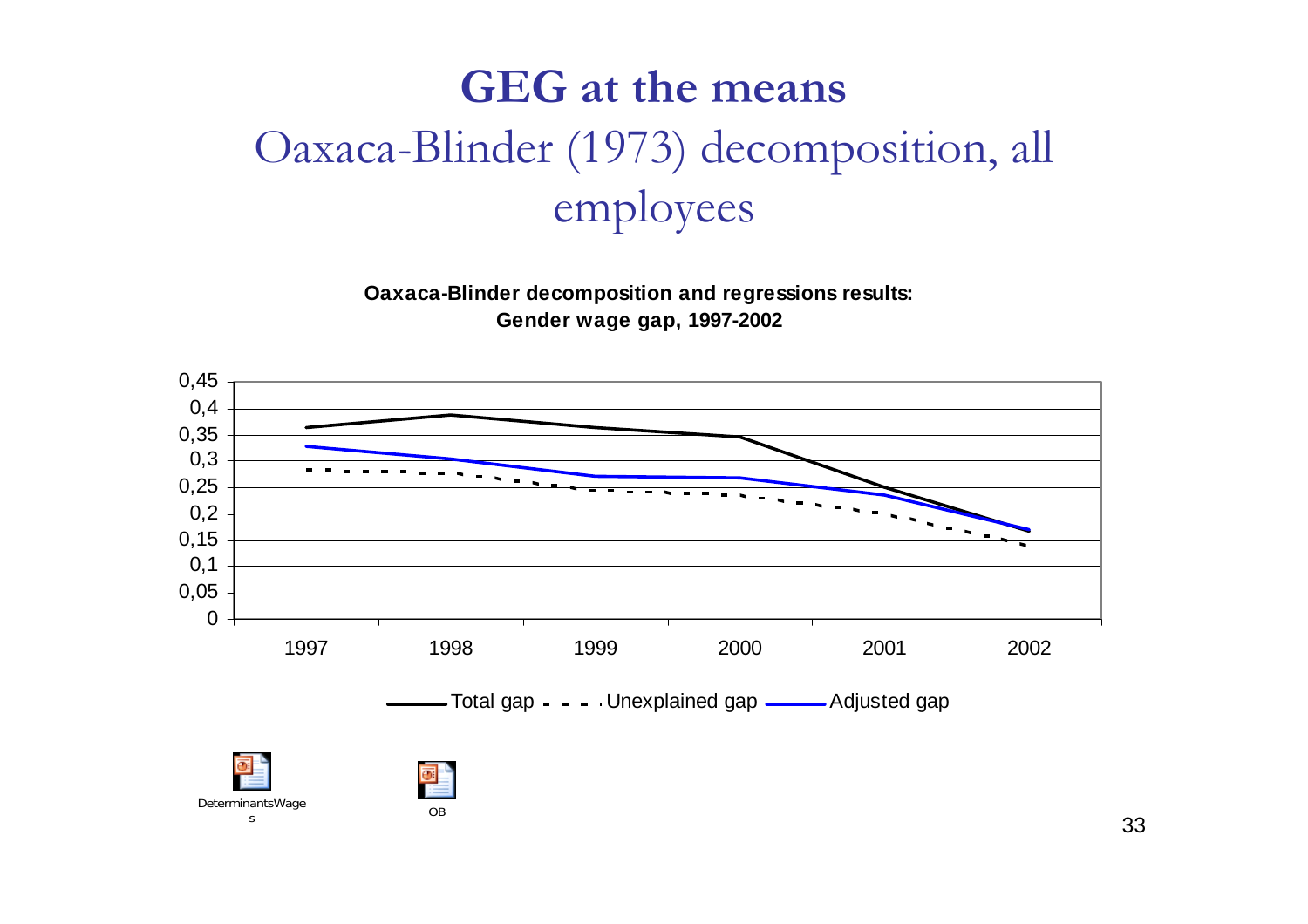### **GEG at the means**

- At best one third of the gap is explained by differences in productive characteristics
- •GEG decreased between 1997 and 2002 by approx. 20 points
- $\bullet$ GEG for the entire workforce is driven by the earnings differentials for engineers and production workers
- •GEG is small and for the most part insignificant for managers (in line with Lazear and Rosen, 1990) and (in some years) for service staff
- Workers have by far the highest gaps, little of which is explained by differences in observed characteristics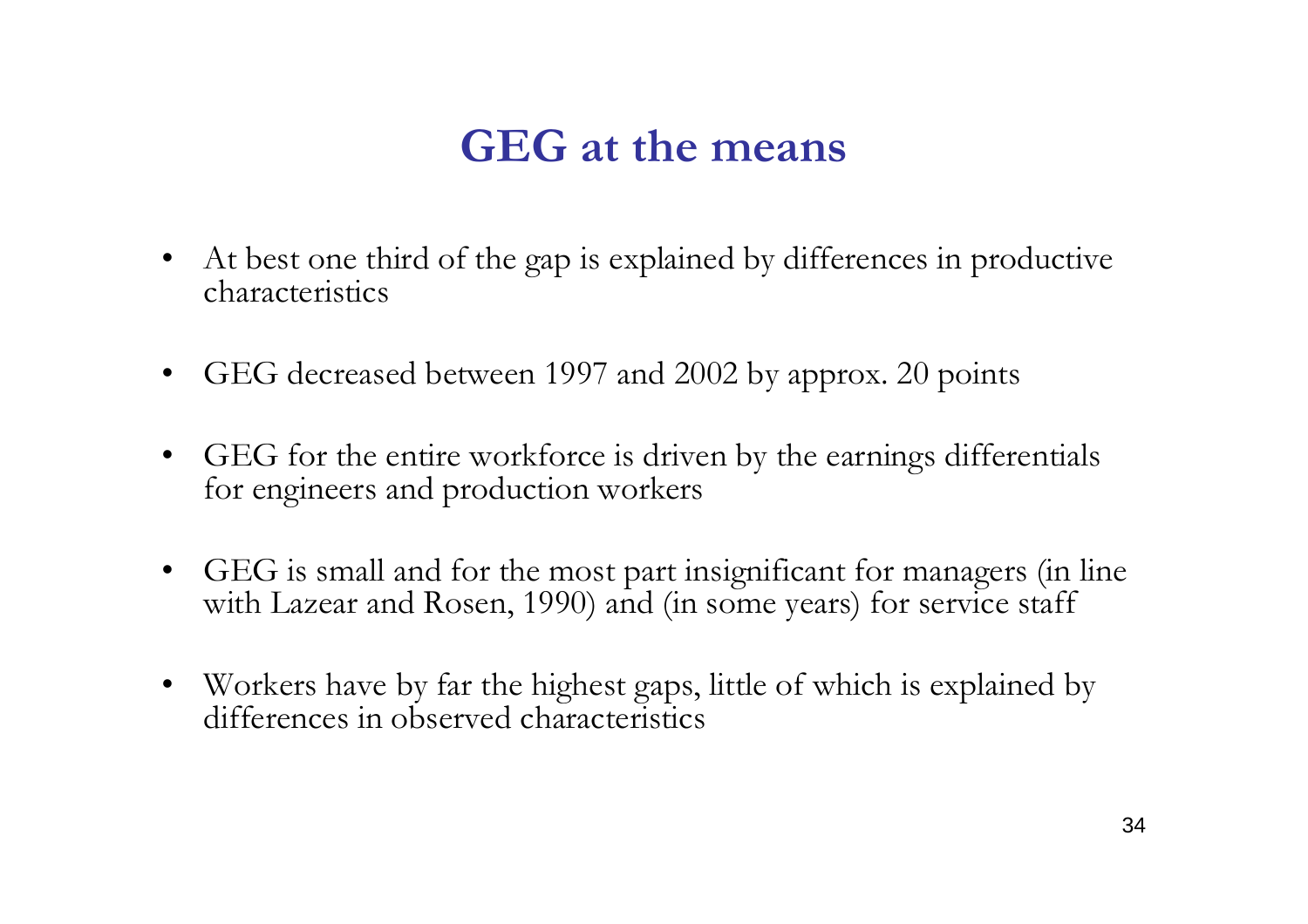#### **GEG at the quantiles: raw and adjusted gaps**

**G W G at t h e q u a ntile s: 1997 a n d 2002**



2002\_raw —— 1997\_raw —— 2002\_adj —— 1997\_adj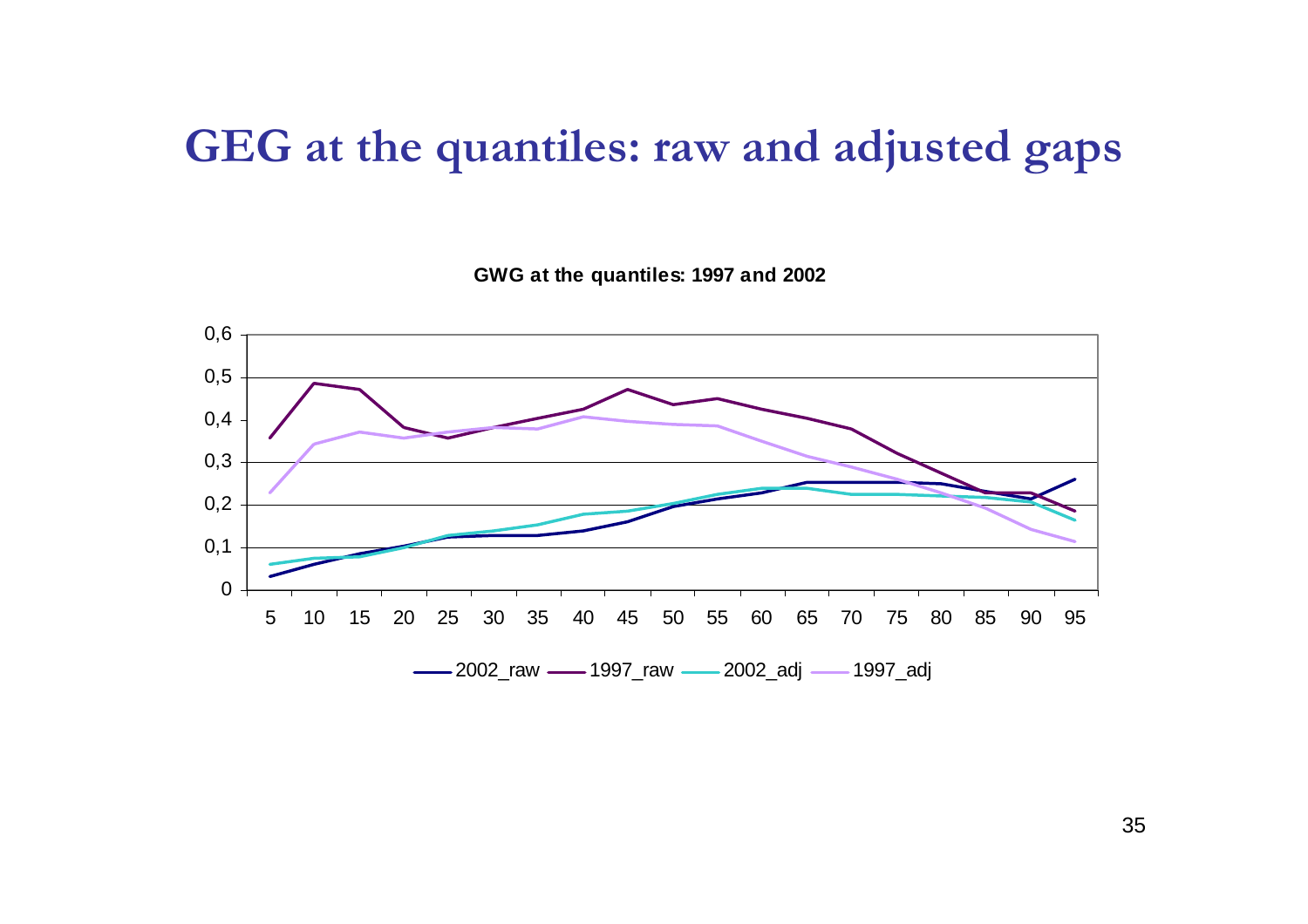# **GEG at the quantiles** Machado-Mata (2005) decomposition: total gap and gap due to coefficients



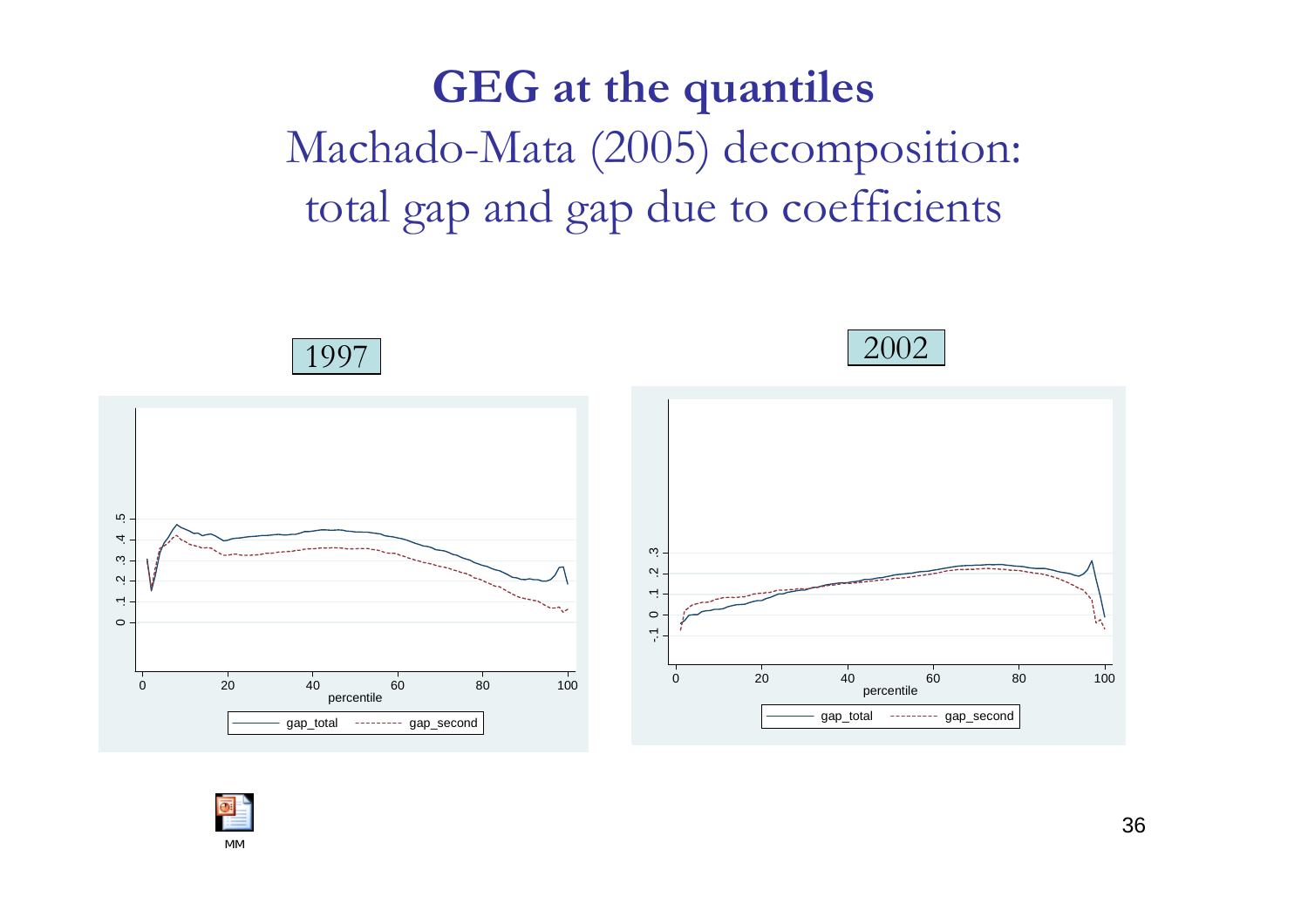### **GEG at the quantiles: MM (2005)**

- •In general, GEG has roughly an inverted U-shape profile across wage distribution, apart from 2002
- •There is evidence for an increase of a ''glass ceiling'' effect by 2002
- •The highest quantile in 1997 and the lowest in 2002 exhibit particularly low gender differentials
- •The main portion of the GEG is due to the differences in coefficients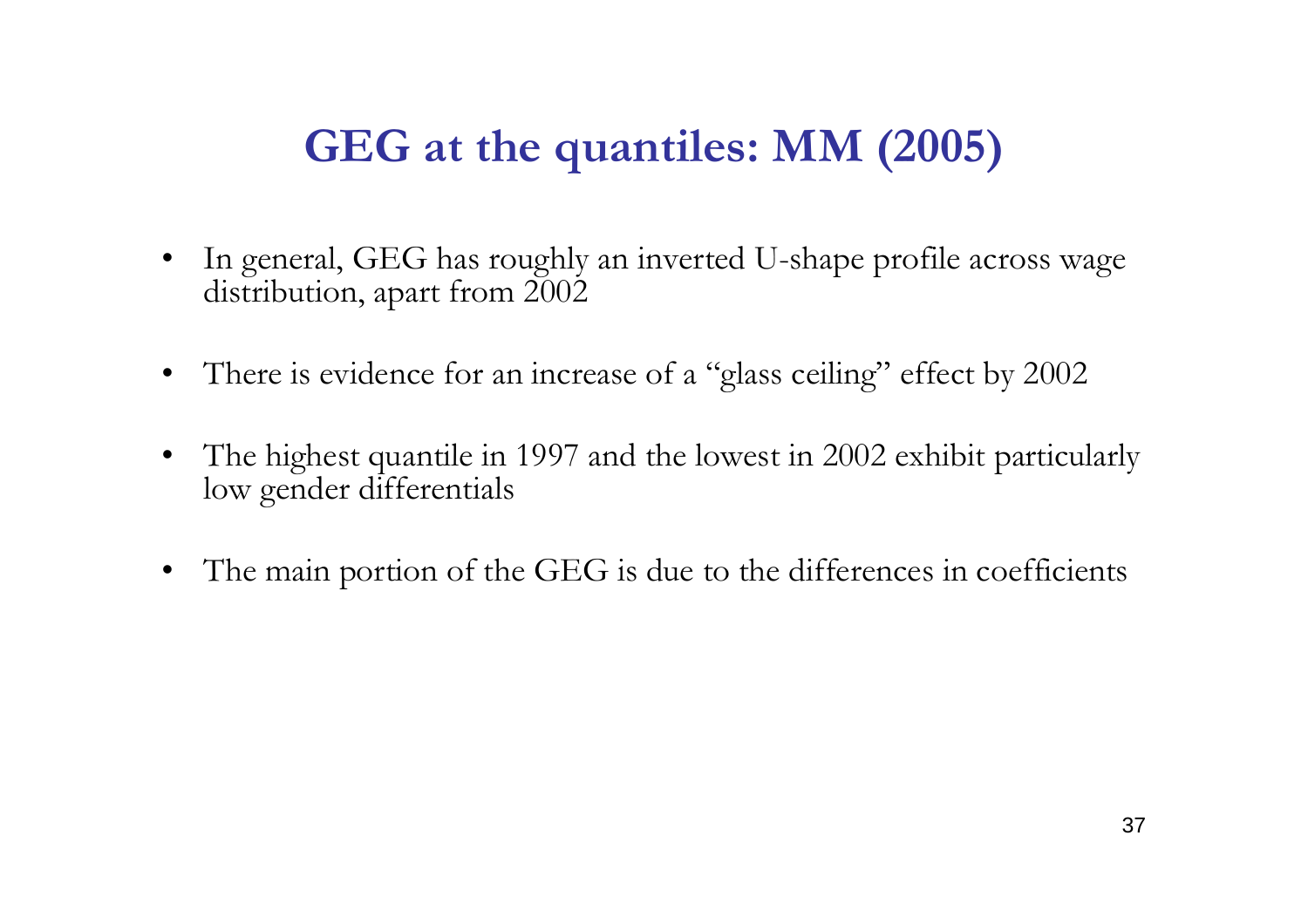#### **Evolution of the GEG: 1997-2002**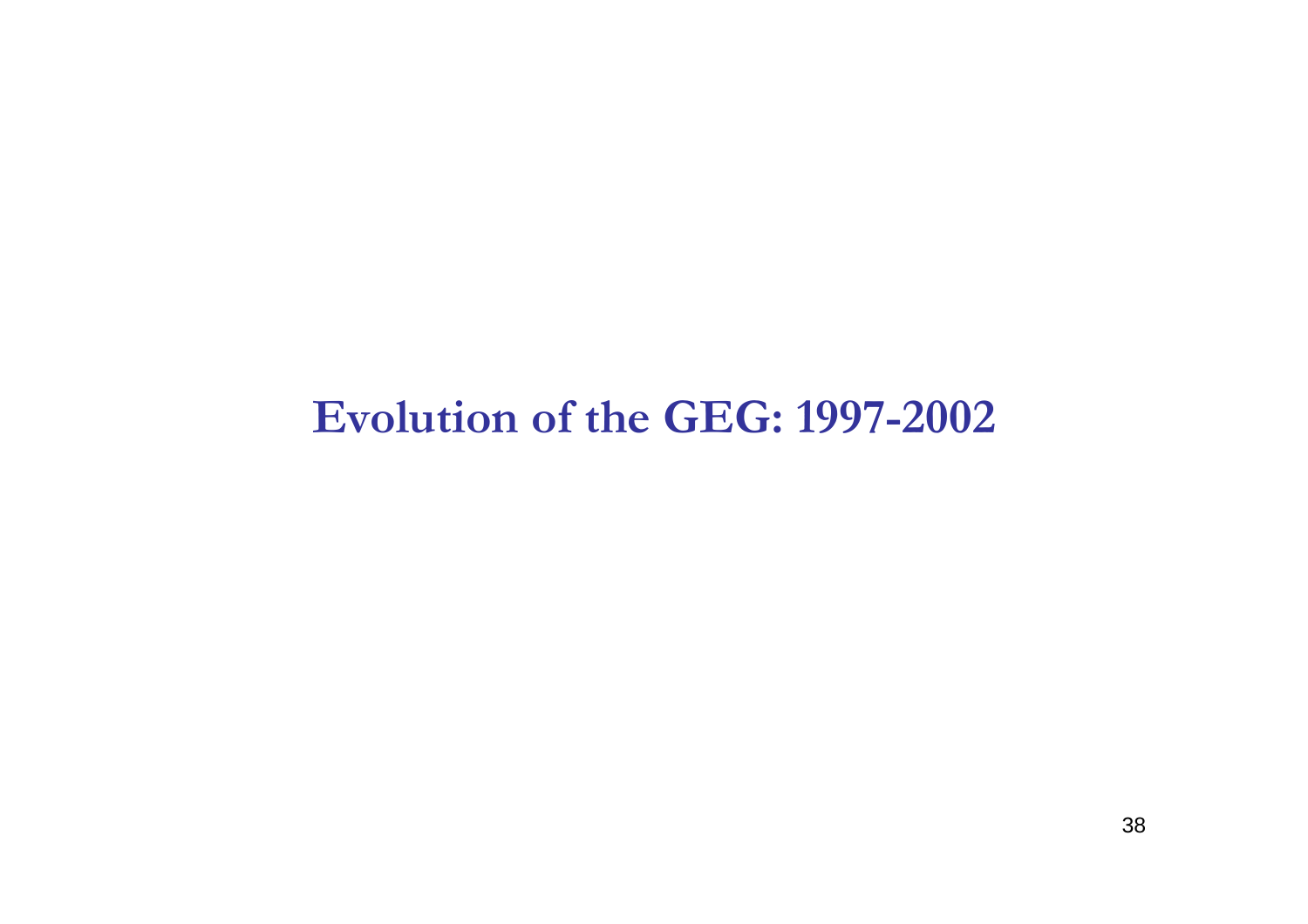# **Change in GEG at the mean: Juhn-Murphy-Pierce (1991)decomposition**

•About 29 percent of the decrease can be explained by changes in observed characteristics and prices



- •Changes in observed characteristics about four times as important as changes in observed prices
- •About 6 points of the reduction of the gap is because women improve their position in the male residual earnings distribution
- •About 8 points are due to a narrowing of this distribution
- •The joint contribution of gender-specific effect has the most weight ( contrary to t he early years of transition, see Brainerd, 2000)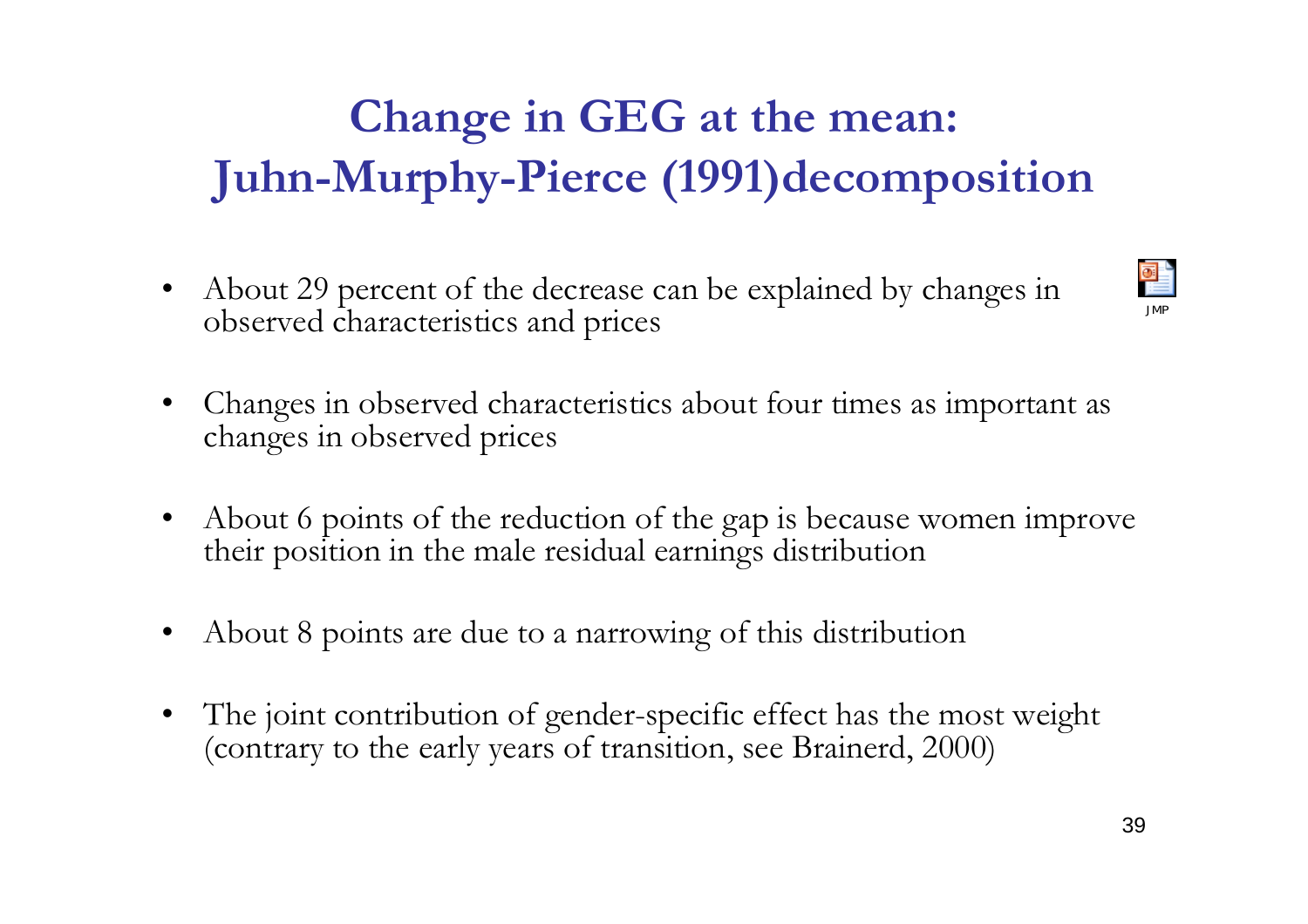# **Change in GEG at the quantiles: Machado-Mata (2005) decomposition**

| Gap                                | 10      | 25    | 50    |       | 90    |
|------------------------------------|---------|-------|-------|-------|-------|
| Actual:                            |         |       |       |       |       |
| $(1)$ Actual gap 2002 <sup>1</sup> | 0.060   | 0.125 | 0.196 | 0.254 | 0.216 |
| $(2)$ Actual gap 1997 <sup>1</sup> | 0.485   | 0.375 | 0.436 | 0.322 | 0.228 |
| $(3)$ actual 2002 / actual 1997    | 0 1 2 4 | 0.350 | 0.450 | 0.789 | 0.947 |

- •Raw gap fell more at the bottom than at the top.
- $\bullet$ I s that due to changes in Xs or changes in βs?

<sup>1</sup> The actual gap is the coefficient on the male dummy in the quantile regressions without covariates.

 $\mathcal{L}_\mathcal{L}$  , and the contribution of the contribution of the contribution of the contribution of the contribution of the contribution of the contribution of the contribution of the contribution of the contribution of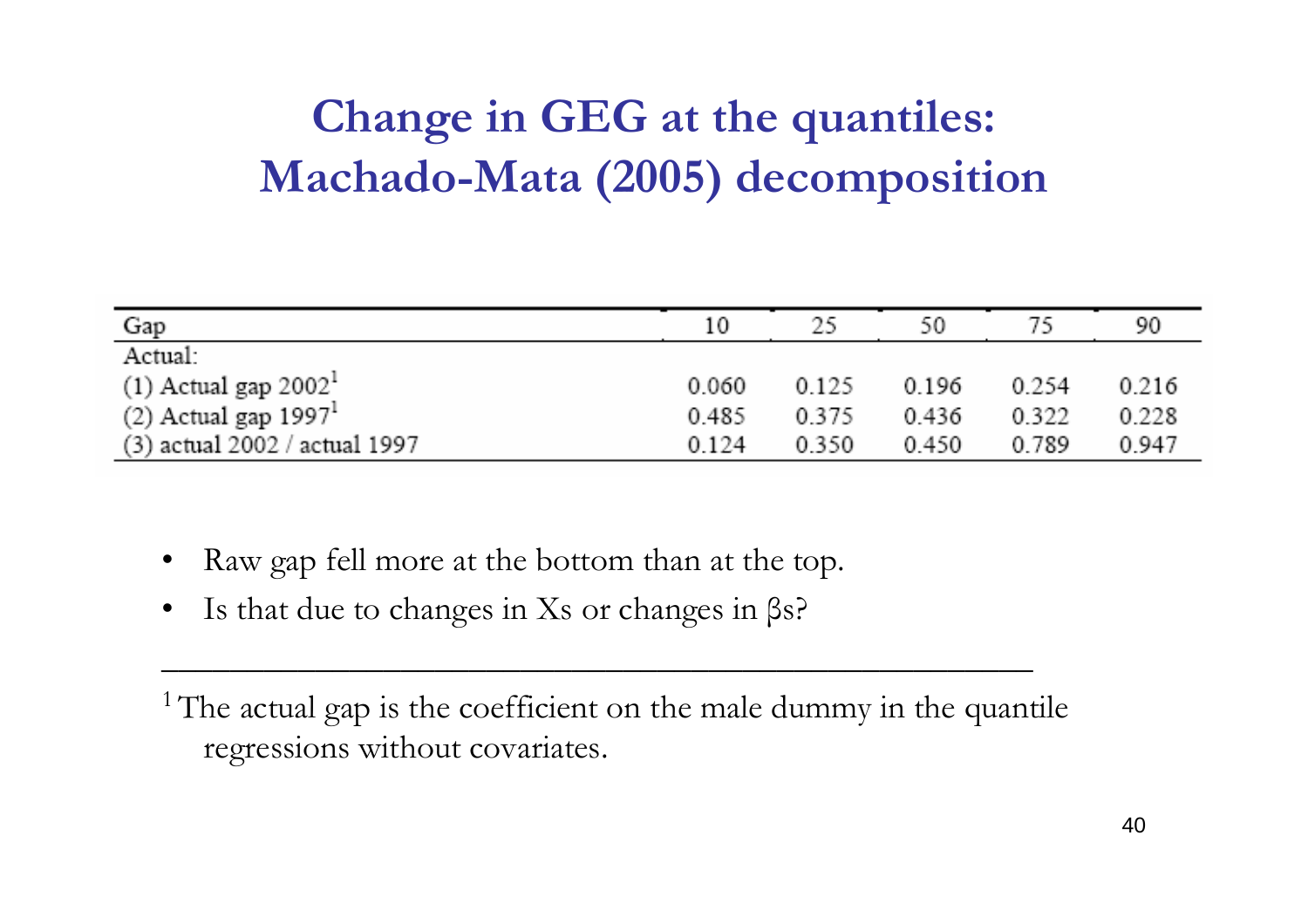### **Counterfactual exercise: Women**

- $\bullet$ I f the distribution of **women's Xs had not changed from 1997**, the gap would have decreased at the bottom, but would have stayed almos t the s ame throughout the rest of the distribution
- $\bullet$ Thus, women's c haracteristic s were b etter in 1997 at the bottom, but not in the rest of the distribution. That does not help to explain the larger fall at the bottom.
- $\bullet$ If women in 2002 had the **returns to their characteristics as in 1997**, the gap would have been even negative at the top (benefiting women over men) and would have risen a lot at the bottom.
- •Changes in βs contributed to the large reduction in the gap at the bottom and an increase at the top. Thus, a large increase in the prices of women's characteristics at the bottom (i.e. decrease in "discrimination") is an explanation o f the larger fall of the GEG at the bottom.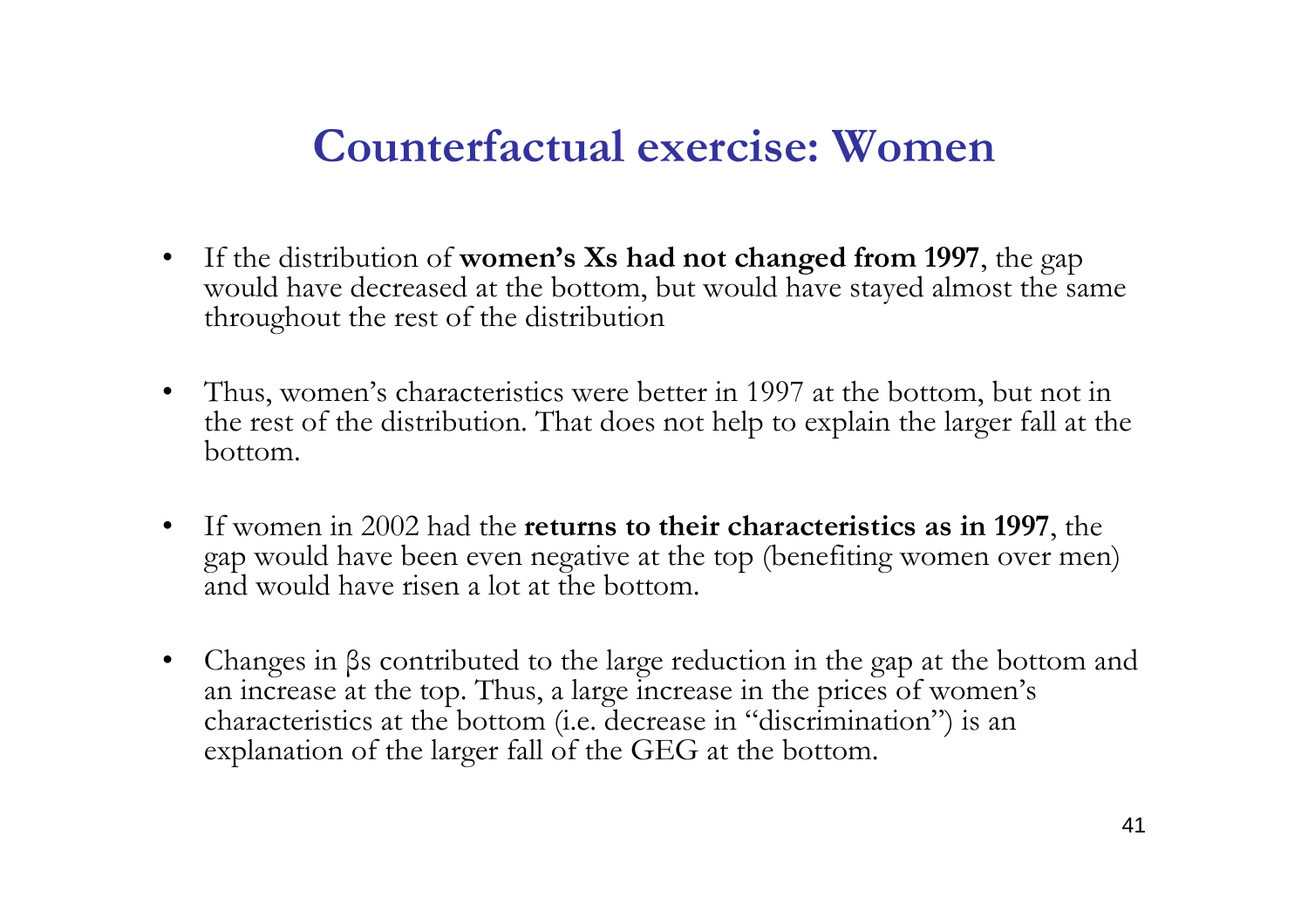### **Counterfactual exercise: Men**

- $\bullet$ I f men in 2002 **had characteristics of 1997**, the gap would have been slightly larger at the bottom 10th percentile and almost the same in the rest of the distribution
- •Thus, at the very bottom men's Xs were slightly better in 1997 than in 2002, and worsening in men's Xs contributed t o the fall in the gap there (however, to a small extent). The best from the bottom have moved away
- •I f men in 2002 **had 1997 β <sup>s</sup>**, the gap would have been larger everywhere. Men's βs in 1997 were better than in 2002 and decline in rewards for men contributed t o reducing the gap throughout the whole distribution. The reduction in βs, however, is higher at the top than at the bottom.

⇓

**It is increased rewards of women at the bottom + a slight worsening in men's characteristics**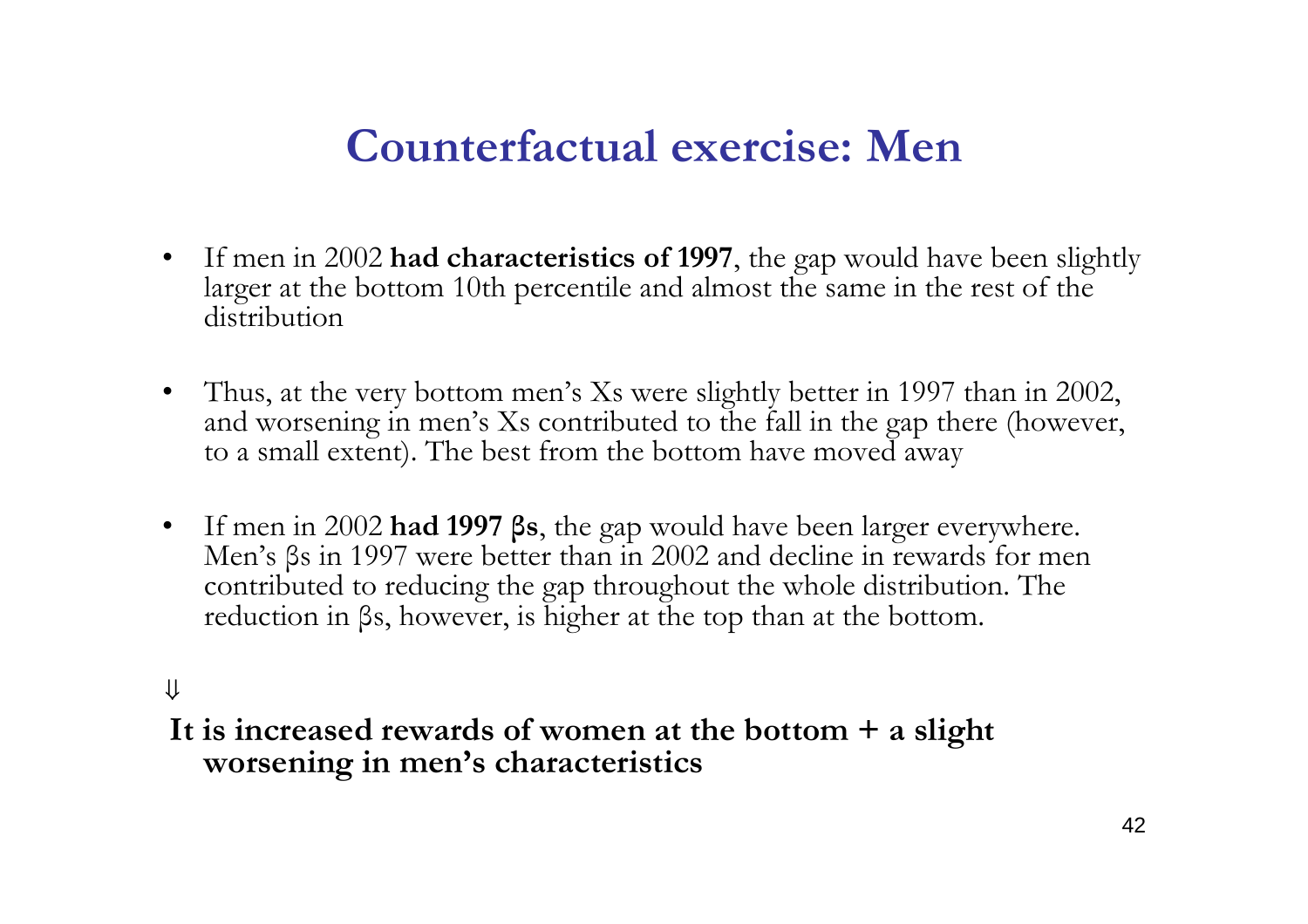#### **What have we learnt so far?**

- •GEG is the largest for production workers (absent for managers)
- • The gap (and its change) is largerly unexplained by productivity characteristics at the mean and at the quantiles
- •The gap declines from 1997 to 2002, and the *"glass ceiling"* effect emerges
- •Potential explanations of the decline: change in prices and composition effect. BUT: It is not the less-skilled women who separate (Hunt, 2002)
- • The decline of GEG is largely due to a decline in the lowest part of the distribution:
	- men with better characteristics leave the bottom of the wage distribution, which also improves relative position of women in residual male wage distribution
	- decreased rewards for men
	- mainly: the rewards to characteristics for women improve disproportionately at the bottom of the distribution.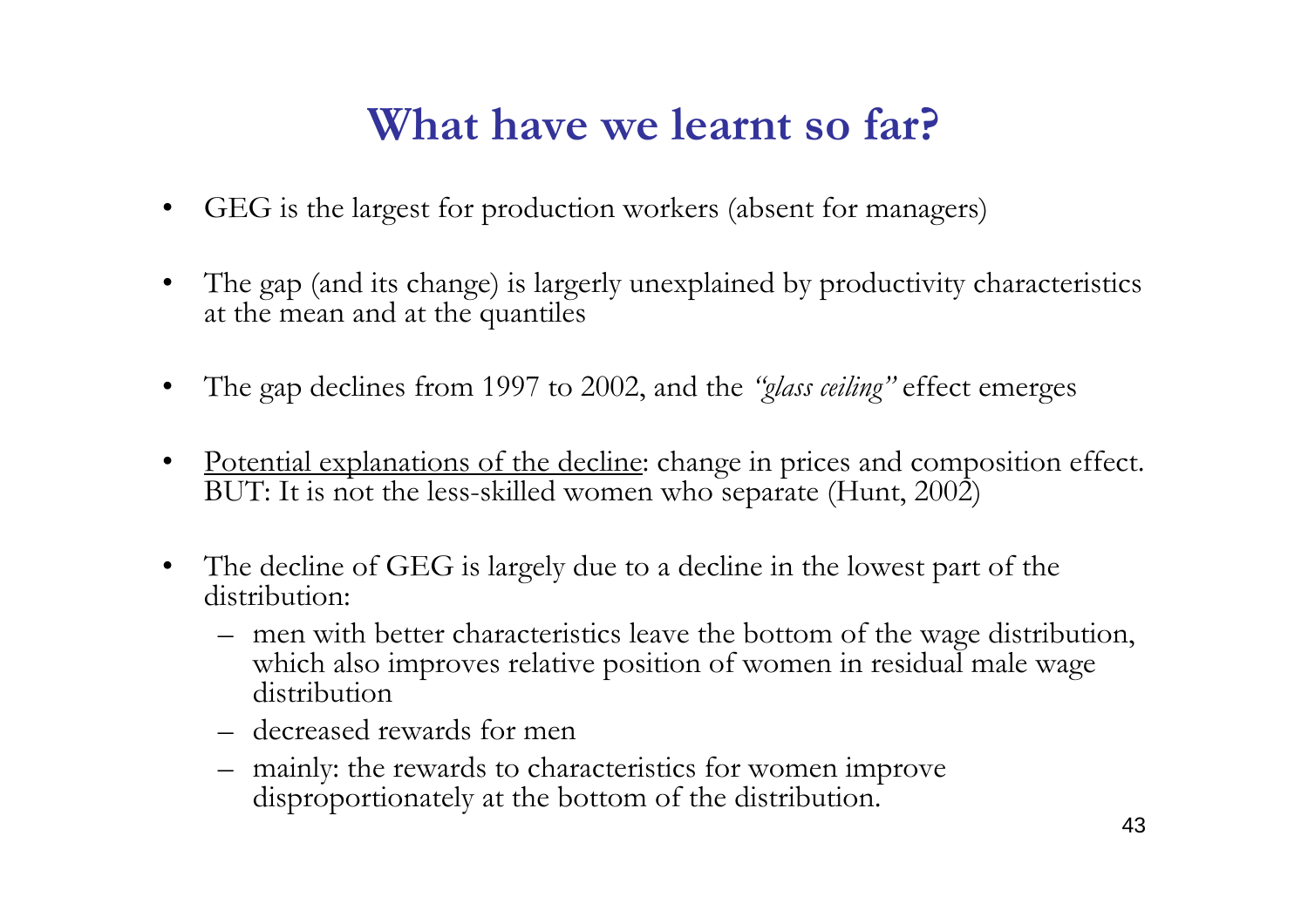### **Potential explanations of the existence of the GEG**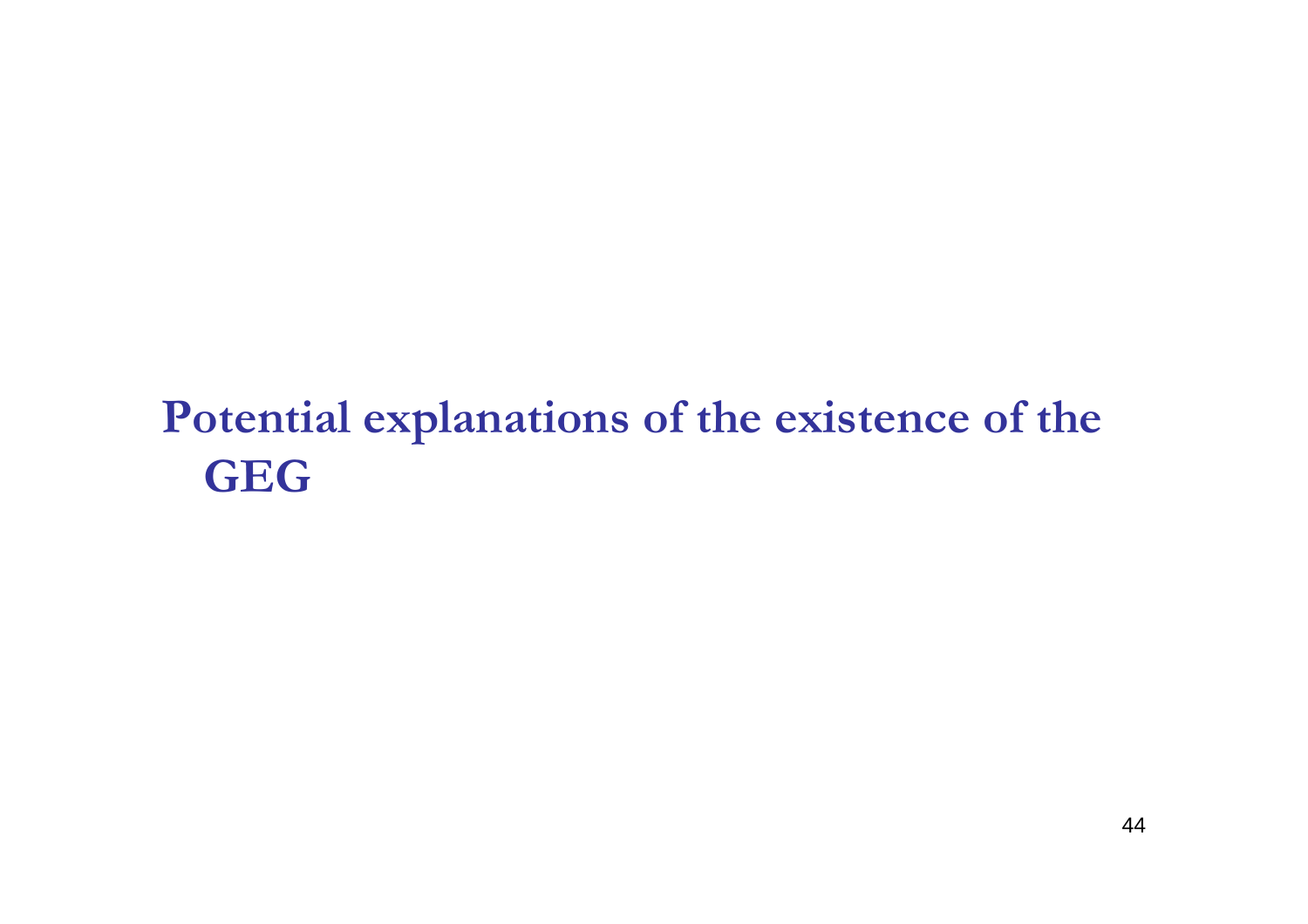### **Potential reasons behind**

- The GEG declines from 36% to 17% between 1997 and 2002, however is still present
- $\bullet$  Potential reasons:
	- Bonuses
	- Arrears
	- Trade-off between job security and wages
	- Discrimination
	- Segregation

– ….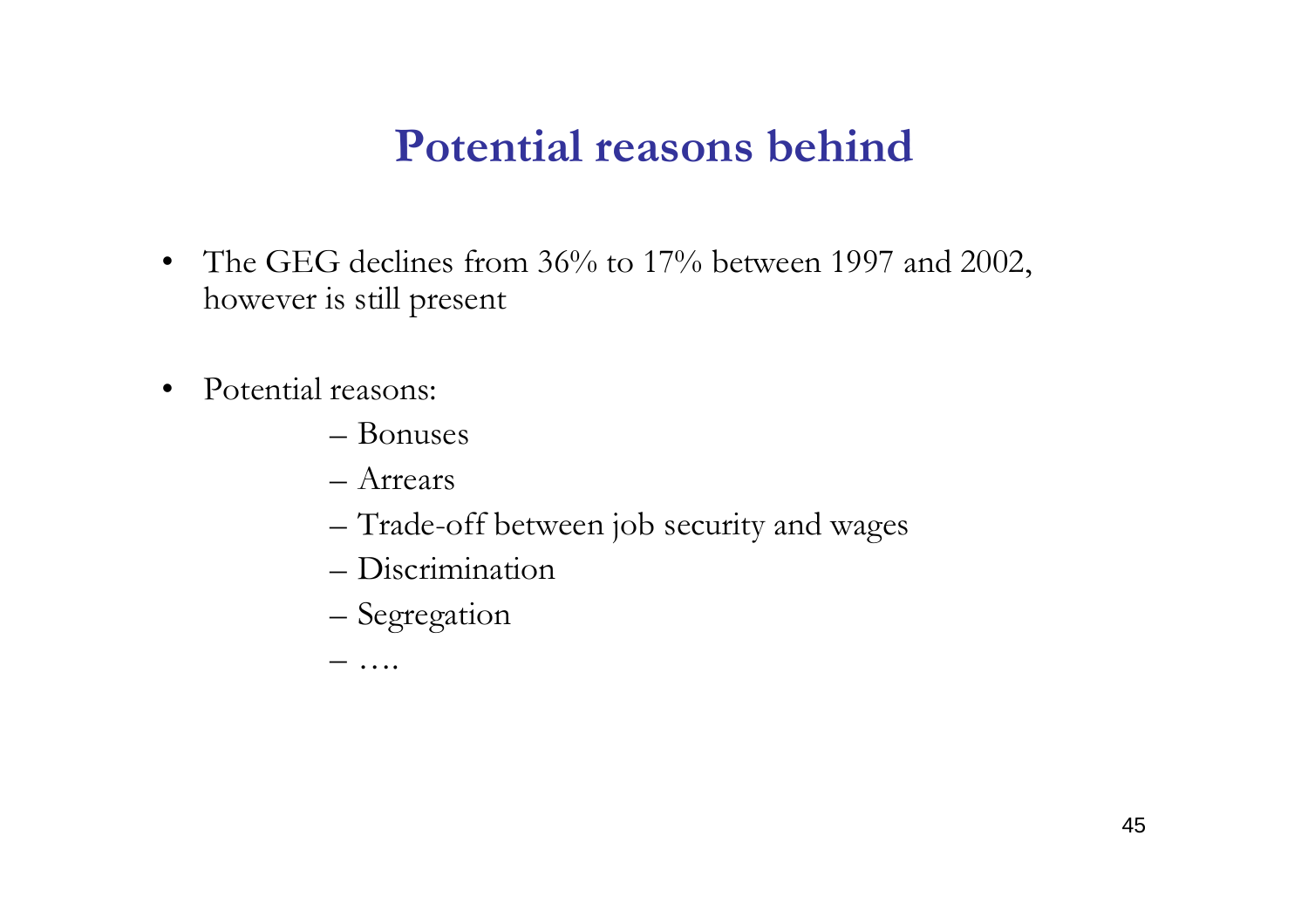### **Potential explanations of the GEG**

- NOT bonuses, since the decomposition and regression results for total compensation (including bonuses) are very similar to those of the GEG
- NOT wage arrears, since existed only in 1998 in this firm, were negligible and not differed by gender
- NOT secure jobs, since females ceteris paribus have higher probability than males to quit and to be laid-off
- $\bullet$ IT IS segregation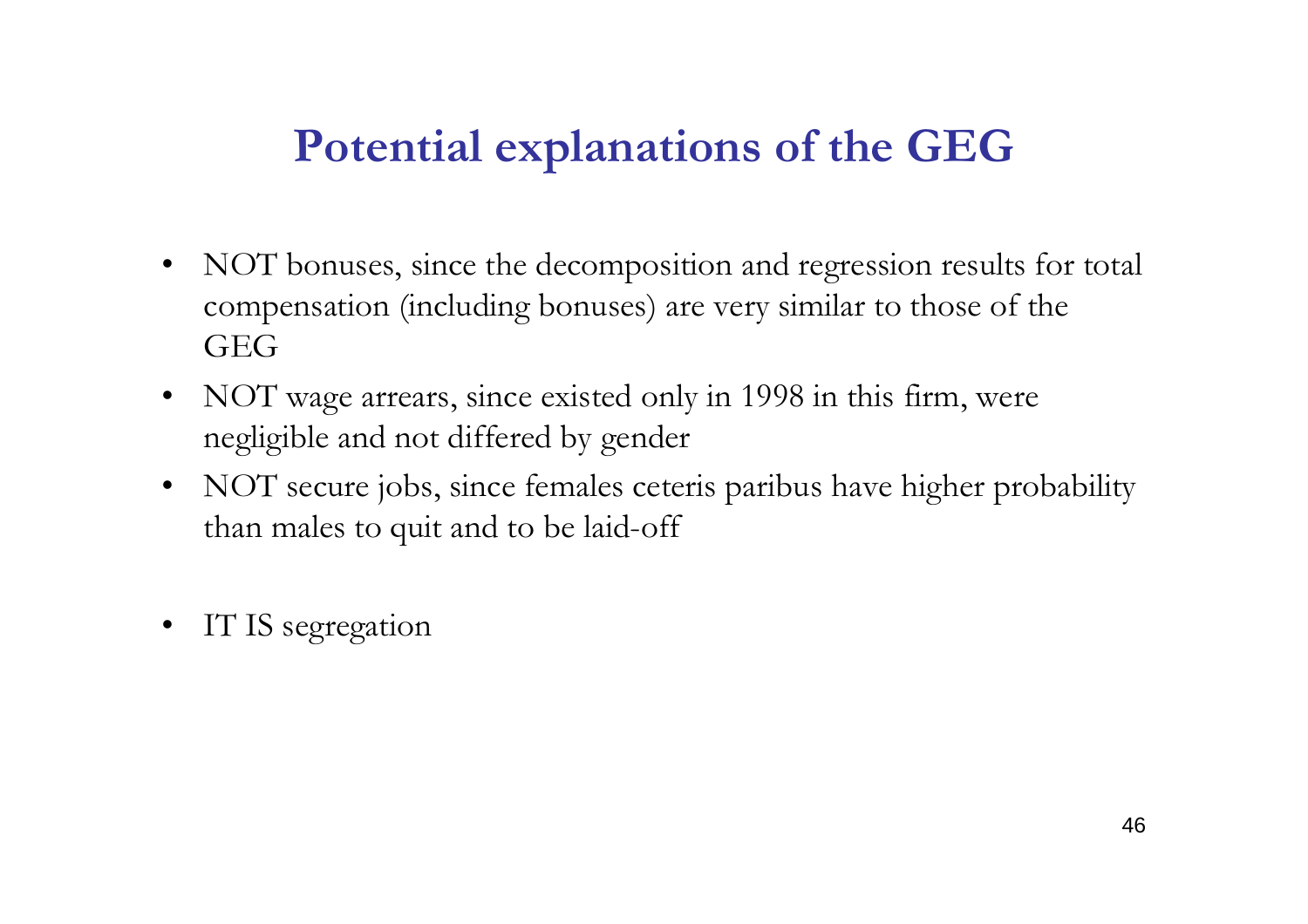# **Segregation**

- $\bullet$  Production workers have the highest GEG that contributes most to the overall gap
- • Production workers have jobs that are linked to levels - 8 for "primary workers" and 6 for "auxiliary workers": so far for 2002 only
- Controlling for such hierarchical levels is a descriptive exercise because of the endogeneity of these levels
- $\bullet$  Ransom and Oaxaca (2005): "But this makes the male/female wage difference that we observe all the more startling: among these workers, although wages were set by a collective bargaining that was, ostensibly, gender neutral, a large wage differential arose because women were placed in jobs different from those assigned to similar men"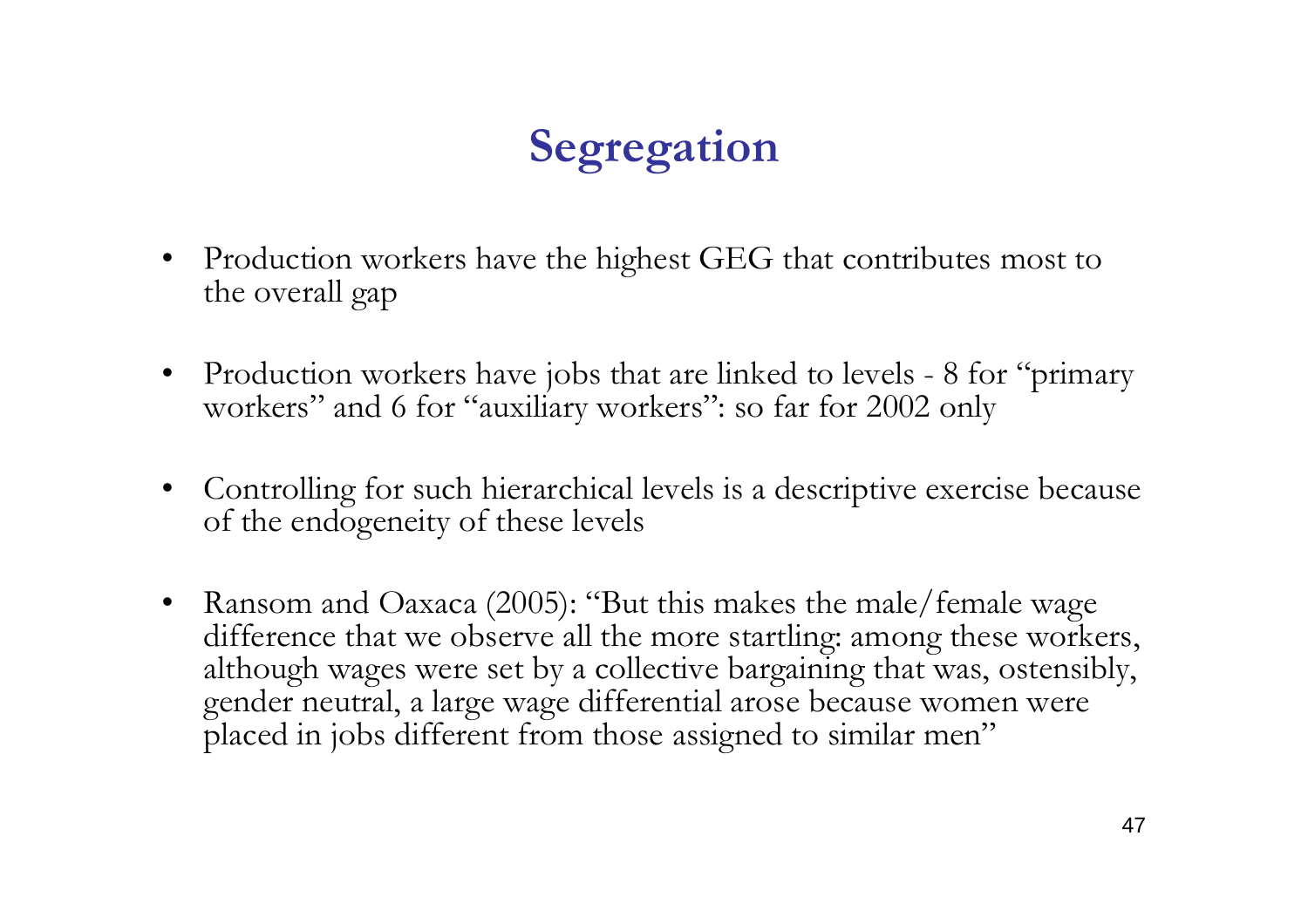### **Distribution of workers by wage levels: Auxilliary levels**

|             | Males   | Females                      | Gap      |
|-------------|---------|------------------------------|----------|
| Auxiliary 1 | n.a.    | 0.459                        | n.a.     |
|             |         | (0.118)                      |          |
|             |         | [1.00]                       |          |
| Auxiliary 2 | n.a.    | 0.642                        | n.a.     |
|             |         | (0.218)                      |          |
|             |         | $\int$ <i>I</i> $.00$ $\int$ |          |
| Auxiliary 3 | 0.738   | 0.726                        | 0.012    |
|             | (0.172) | (0.143)                      | (0.029)  |
|             |         | [0.85]                       |          |
| Auxiliary 4 | 0.796   | 0.795                        | 0.001    |
|             | (0.154) | (0.159)                      | (0.059)  |
|             |         | [0.90]                       |          |
| Auxiliary 5 | 1.028   | 1.020                        | 0.008    |
|             | (0.147) | (0.128)                      | (0.021)  |
|             |         | [0.83]                       |          |
| Auxiliary 6 | 1.260   | 1.267                        | $-0.007$ |
|             | (0.475) | (0.335)                      | (0.324)  |
|             |         | TO.671                       |          |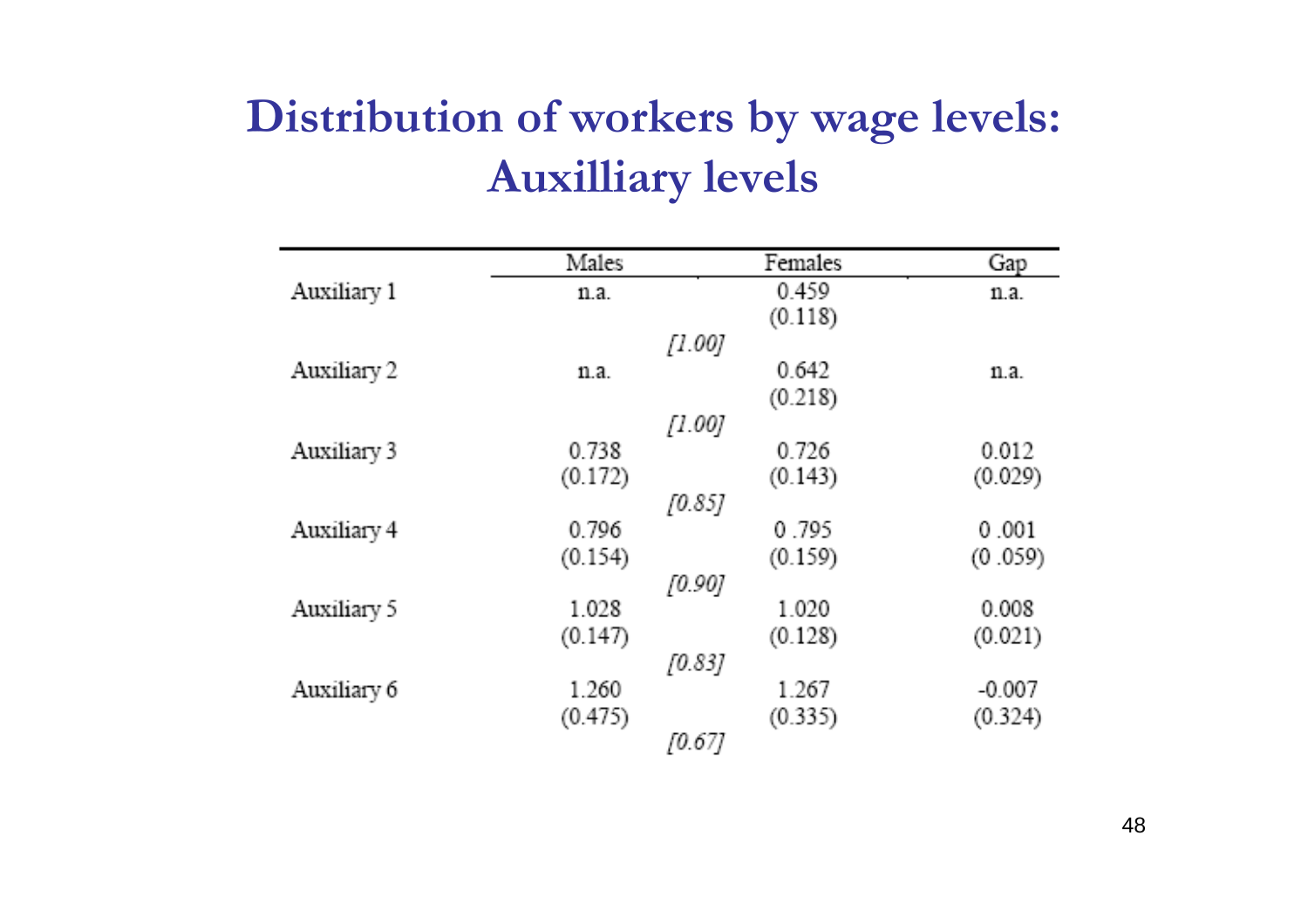### **Distribution of workers by wage levels: Primary levels**

| Primary 1 | 0.466<br>(0.075) |        | n.a.    | n.a.       |
|-----------|------------------|--------|---------|------------|
|           |                  | [0]    |         |            |
| Primary 2 | 0.803            |        | 0.857   | $-0.054$   |
|           | (0.205)          |        | (0.146) | (0.065)    |
|           |                  | [0.04] |         |            |
| Primary 3 | 1.053            |        | 1.143   | $-0.090$   |
|           | (0.248)          |        | (0.207) | (0.056)    |
|           |                  | [0.04] |         |            |
| Primary 4 | 1.284            |        | 1.131   | $0.153***$ |
|           | (0.223)          |        | (0.343) | (0.056)    |
|           |                  | [0.08] |         |            |
| Primary 5 | 1.429            |        | 1.326   | $0.103*$   |
|           | (0.148)          |        | (0.153) | (0.062)    |
|           |                  | [0.03] |         |            |
| Primary 6 | 1.605            |        | n.a.    | n.a.       |
|           | (0.153)          |        |         |            |
|           |                  | [0]    |         |            |
| Primary 7 | 1.622            |        | n.a.    | n.a.       |
|           | (0.167)          |        |         |            |
|           |                  | [0]    |         |            |
| Primary 8 | 1.630            |        | n.a.    | n.a.       |
|           | (0.035)          |        |         |            |
|           |                  | [0]    |         |            |
|           |                  |        |         |            |

49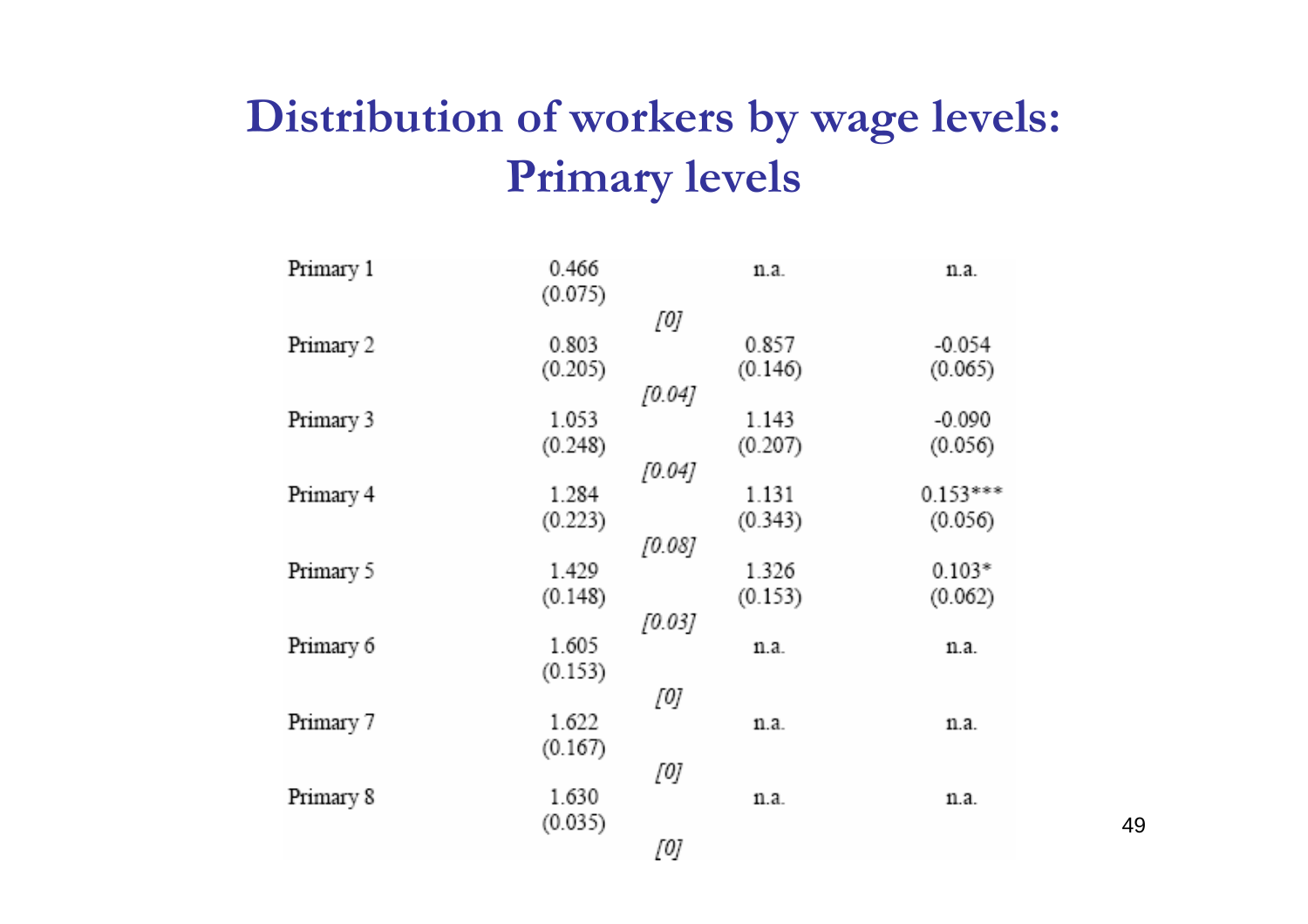#### **Oaxaca-Blinder decomposition with job levels**

| Wages            |                    |  |  |
|------------------|--------------------|--|--|
| Total difference | $0.228***$         |  |  |
|                  | (0.016)            |  |  |
| Explained        | $0.222***$         |  |  |
|                  | (0.025)            |  |  |
| Unexplained      | 0.007              |  |  |
|                  | (0.026)            |  |  |
|                  | Total compensation |  |  |
| Total difference | $0.196***$         |  |  |
|                  | (0.017)            |  |  |
| Explained        | .199***            |  |  |
|                  | (0.028)            |  |  |
| Unexplained      | $-0.003$           |  |  |
|                  | (0.028)            |  |  |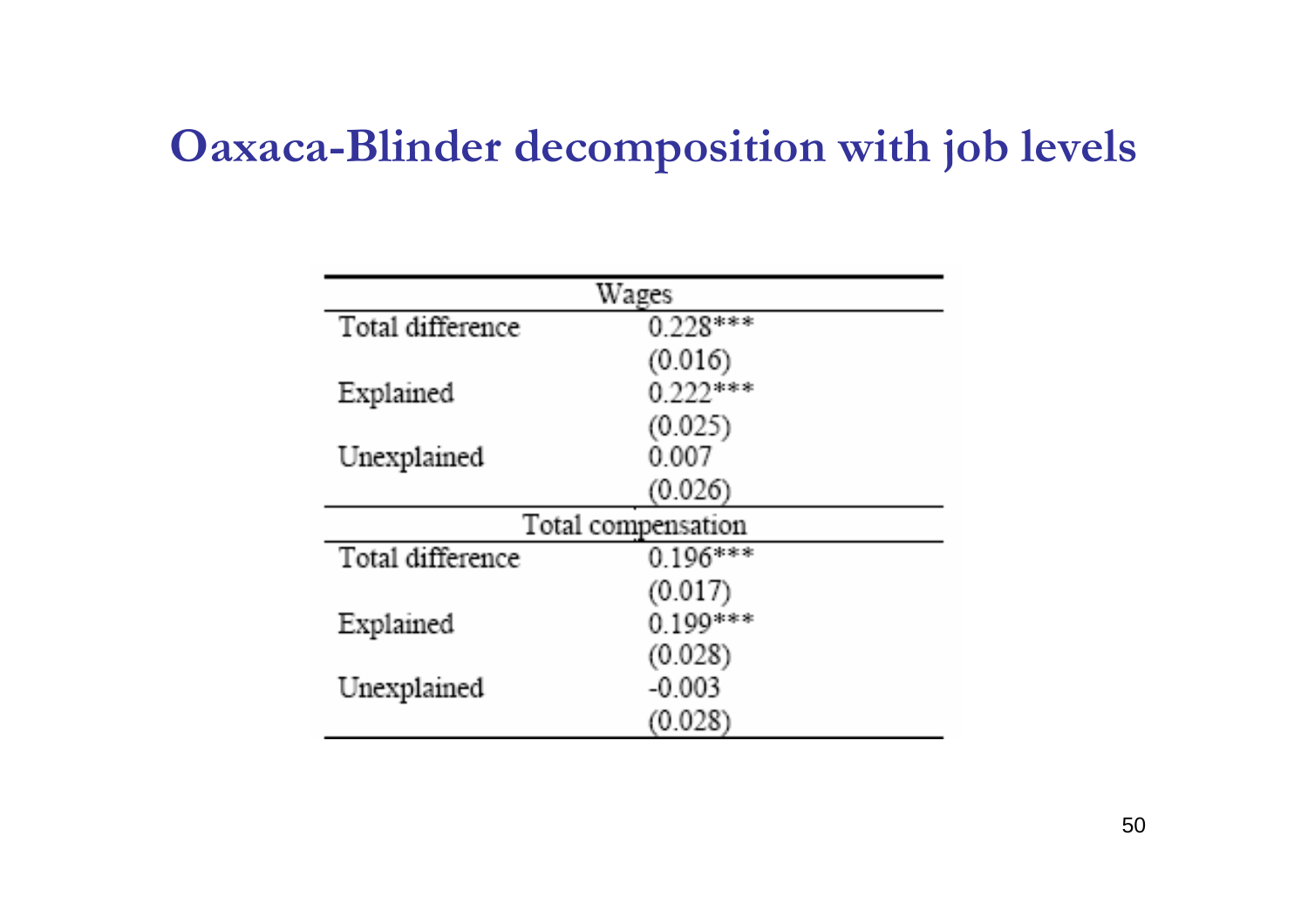### **Machado-Mata decomposition with job levels**

No levels With levels